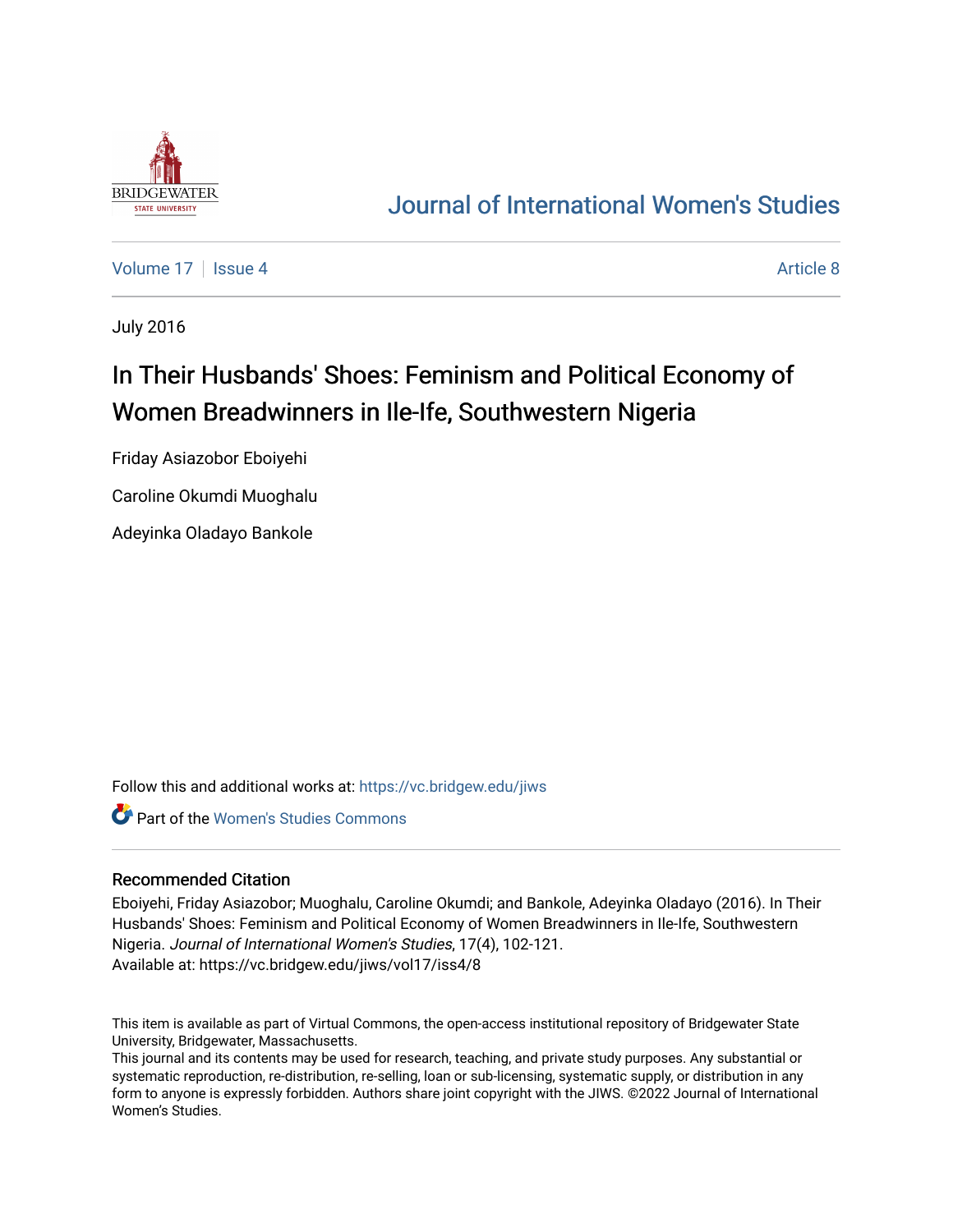#### Eboiyehi et al.: Feminism and Political Economy of Women Breadwinners

This journal and its contents may be used for research, teaching and private study purposes. Any substantial or systematic reproduction, re-distribution, re-selling, loan or sub-licensing, systematic supply or distribution in any form to anyone is expressly forbidden. ©2016 Journal of International Women's Studies.

#### **In Their Husbands' Shoes: Feminism and Political Economy of Women Breadwinners in Ile-Ife, Southwestern Nigeria**

By Eboiyehi, Friday Asiazobor <sup>[1](#page-1-0)</sup>; Muoghalu, Caroline Okumdi <sup>[2](#page-1-1)</sup> & Bankole, Adeyinka Oladayo<sup>[3](#page-1-2)</sup>

#### **Abstract**

In a significant number of societies worldwide, the primary role of men is to serve as breadwinners in their households. However, in Nigeria, since the mid-1980s there has been a steady rise in the number of women breadwinners in many households. In spite of this, not enough studies have been conducted on this emerging phenomenon. Using feminist and political economy theories as explanatory tools, the study examined women breadwinners in Nigeria using Ile-Ife of Southwestern Nigeria as a case study. Both quantitative and qualitative methods of data collection were utilized to explore the circumstances leading to the rise of women breadwinners in the study area. The study showed that the increase in the number of women breadwinners was as a result of Nigeria's economic downturn, husbands' uncaring attitude and the need of women to properly bring up their children in line with societal norms. Breadwinning role was found to have impacted negatively on the women, a situation traceable to their socio-economic profiles such as low educational status, occupation and income which have made sustenance of the family very difficult. The paper concludes that the phenomenon of women breadwinners and the problems they encounter are due to economic recession and patriarchy in Nigeria. Governmental interventions that would primarily contribute to wellbeing of women breadwinners were suggested as a long term measure to ameliorate their peculiar problems.

*Keywords***:** women breadwinners, political economy, gender, feminism, Nigeria.

#### **Introduction**

 $\overline{a}$ 

In our recent in-depth interviews involving women breadwinners in Ile-Ife, Nigeria, a middle aged woman described the present-day husbands as "*Akuko o ko mo*" (meaning 'cocks are no longer crowing'), meaning "husbands are no longer living up to their responsibilities". The preliminary observation suggests that this assertion is not only the reflection of the interviewee, but explicitly captures the state of affairs in many households in the study area.

In virtually all human societies, the role of husbands in providing for the needs of their family members cannot be overemphasized. Mead (988) and Odunaike (2012) for instance, observe that whether in the primitive or contemporary societies, a man's role from tender age had been defined such that providing food for the wife and children is an obligation. Their roles were primarily to serve as providers and the conveyers of moral values and religious education to their

<span id="page-1-0"></span><sup>&</sup>lt;sup>1</sup> Centre for Gender and Social Policy Studies, Obafemi Awolowo University, Ile-Ife, Nigeria. E-Mail: [faeboiyehi@yahoo.com;](mailto:faeboiyehi@yahoo.com) [faeboiyehi@gmail.com](mailto:faeboiyehi@gmail.com)

<span id="page-1-1"></span><sup>&</sup>lt;sup>2</sup> Department of Sociology and Anthropology, Obafemi Awolowo University, Ile-Ife, Nigeria. E-Mail:  $\frac{\text{omuoghal@yahoo.co.uk}}{}$ 

<span id="page-1-2"></span> $3$  Department of Sociology, College of Management Sciences, Redeemer's University, Ede, Osun State, Nigeria. E-Mail: [adebanks@yahoo.com](mailto:adebanks@yahoo.com)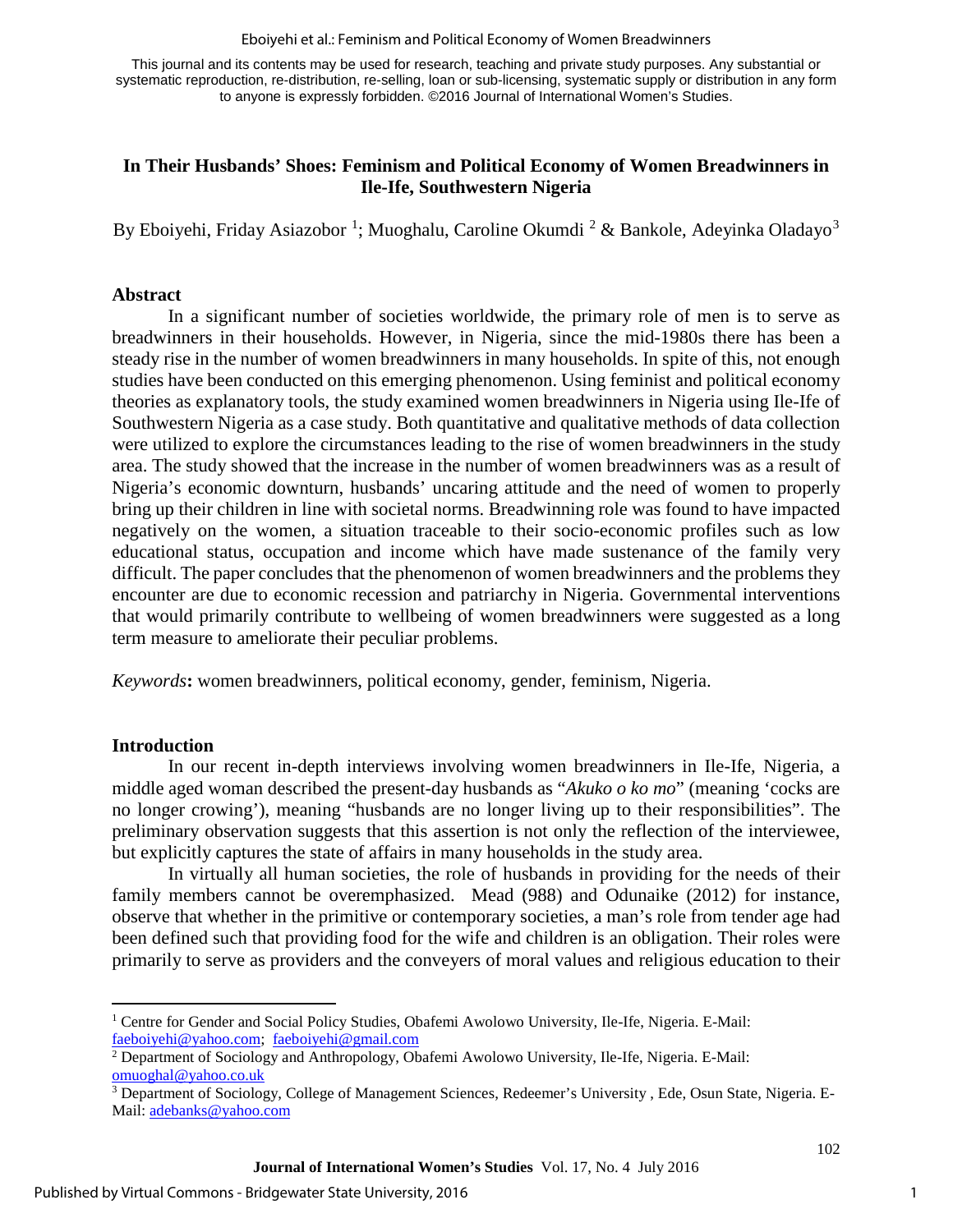children. Mead (1988) and Eboiyehi (2013) also note that in African societies, the central role of a man was to serve as the major provider for his family irrespective of his wife's status. Africans believed that it was not normal for a wife to feed the husband. Thus, a woman who tries to combine men's role with her traditional role as caretaker of the home and nurturer of children is soon reminded that she is flouting the socially accepted norms. She finds herself in a seemingly no-win situation. The qualities associated with the role of wife-mother (nurturance, emotionality, responsiveness to people rather than ideas) are seen to be unsuited with those qualities associated with success in the occupational sphere (independence, rationality, and assertiveness). Other scholars such as Marecek and Ballou (1981) and Kasomo (2010) have also argued that African women have always been assigned the traditional role of the family caretaker and not of breadwinner.

The holy books of The Bible and The Koran also dwell extensively on men being the head and primary providers in the family. For instance, in the Book of 1 Timothy 5:8 the Bible states as follows:

But if any man provide not for his own, and especially for those of his own house, he hath denied the faith, and is worse than an infidel (Holy Bible, King James Version).

The book of Proverbs 31 also states that providing for the family is not primarily the role of the wife but that of the husband. Thus, from biblical perspectives, a man who makes no effort to provide for his family cannot rightly call himself a Christian. He does not deserve to be called a man.

Islamic religion also enjoins upon the husband, duties towards his wife and children. For instance, it is stated in al-Baqarah 2:233 that "the father of the child shall bear the cost of the mother's food and clothing on a reasonable basis".

It has also been argued that, Nigerian patriarchal society, a man is socialized to be the head of his family (Eboiyehi, 2013). He is also made to understand the definition of masculine roles during the process of socialization, which includes providing for his family irrespective of his economic status. As the head of the family, he is expected to earn the income and has the power to control the family resources. He is the father of all (the children, the wife or wives and anybody living under his roof). For these roles, he commands a lot of respect and high regard from his family and the community members.

However, it is important to note that women were not as docile as the above painted picture. Infact, Folola (2010) was of the view that in the traditional Nigerian economy, women were not as docile or powerless as contemporary literature tends to portray them and argues that ascribing the role of breadwinning to men alone may not be correct as the literature would want us to believe. In the Nigerian traditional societies, women have performed complimentary functions alongside their husbands. Evidences from anthropological and feminist writings on Nigerian women have shown that women played a major role in social and economic activities including local and longdistance trade for centuries (Leith Ross-Ross, 1982; House-Midamba, and Ekechi, 1995; Chuku; 1995; 2005 and Falola, 2010). Falola (2010) argues that among the Yoruba of Southwestern Nigeria, division of labour was along gender lines, and women controlled such occupations as food processing, mat weaving, pottery-making, and cooking. Also, among the Igbo of South East Nigeria, Chuku (1995; 2005) observes that Igbo women have played a very active part in agriculture which was divided along sex lines. The men cultivate yams while the women cultivate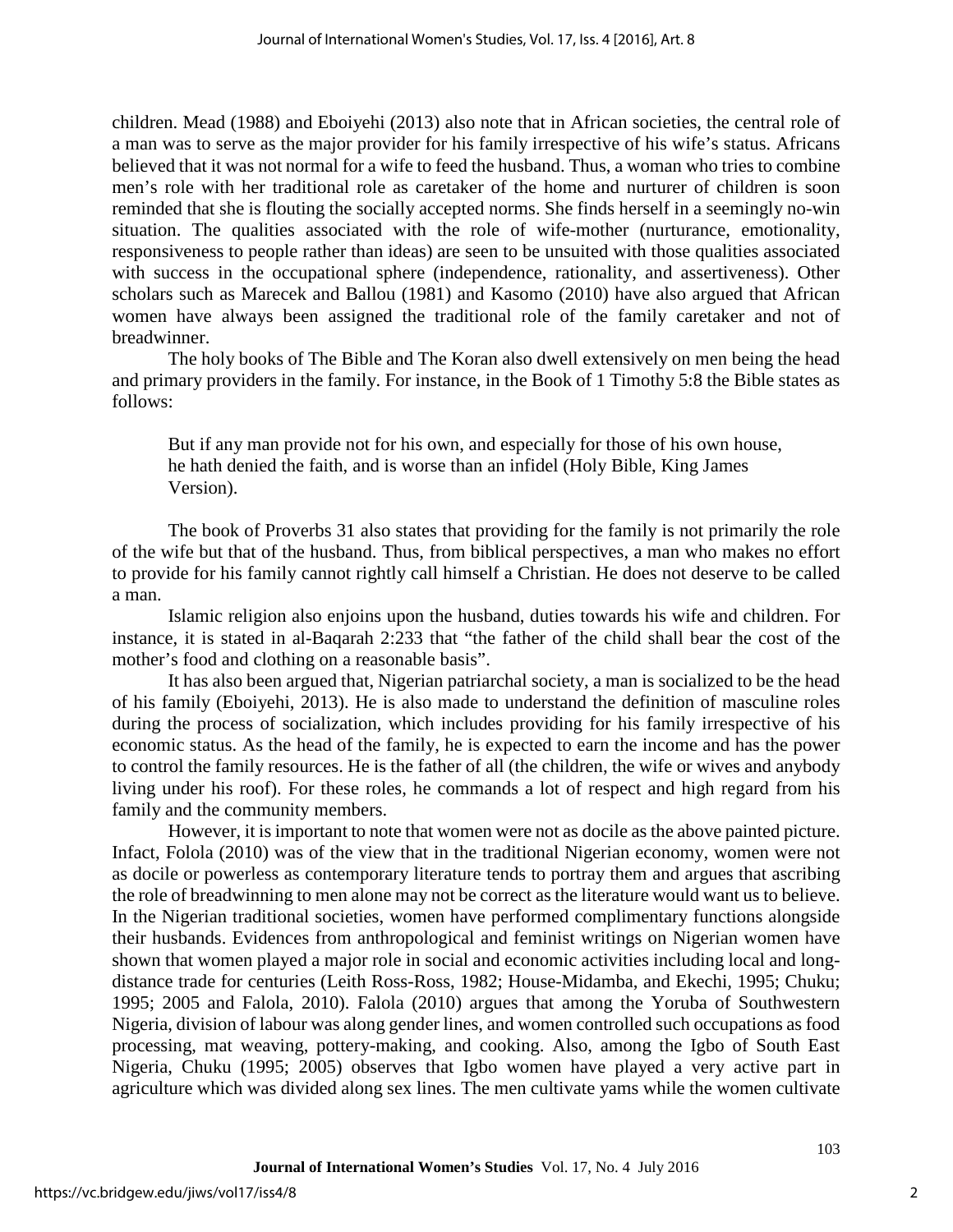cocoyams. Feeding their families and visitors adequately has always been the ultimate goal of Igbo women. It was the colonial administration's emphasis on male-oriented cash crops production in which men and European firm dominated rubber, cocoa, groundnut, palm oil business and which resulted in women shifting to subsistence crops production (Chuku, 2005).

However, over the years, the traditional Nigerian family as described above has undergone significant transformation due to the introduction of cash economy and paid employment which resulted in absence of men from home and their inability to remit money to family resulted in many women becoming breadwinners. These major changes in the family structure have altered the relationship that once existed between the man (the breadwinner) and the wife/wives and the children. In recent times, husband's meagre income, the economic recession and the associated retrenchment of many male workers also forced many women to seek employment outside the home (Bankole, 1996, Eboiyehi, 2013). The introduction of Structural Adjustment Programmes (SAPs) by the Babangida's government in 1986 ushered in liberalization, deregulation and devaluation of the Naira and led to the collapse of domestic firms which resulted in retrenchment of many male workers. Interestingly, the late twentieth century also witnessed competition between men and women in the field of professions. This has partly accounted for the increasing percentage of wives who earn more than their husbands, from 17.8 percent in 1987 to 29.3 percent in 2013 (US Bureau of Labour Statistics, 2015). This, perhaps, made Mead (1988) envision that the role of man in the society as a breadwinner might be lost. However, it is doubtful whether this will be the case in Nigeria in the near future.

Nigerian women have always been complementing the effort of the men in providing for the family. Importantly, there is a difference between these women's playing of complementary roles and their current complete breadwinning roles which has affected the women negatively and has constituted a social problem. Undoubtedly, women who play the role of breadwinners face many challenges. To worsen the situation, many of them do not have the skill or education that would help them to weather the storm. As they face the double burden of combining their traditional role of mother (cooking, washing, nurturing, and caring for family members) with men's role of providing for the family, role conflict may ensue.

A preliminary review of literature has revealed that not much work has been done in Nigeria on this emerging issue, hence, this study. The overall objective of this study, therefore, is to examine women breadwinners in Ile-Ife, Southwestern Nigeria and identify the circumstances leading to this phenomenon. The specific objectives are to: (1) examine the social and demographic characteristics of women breadwinners in the study area; (2) investigate the circumstances leading to women breadwinning in the study area; (3) examine the roles played by women breadwinners in sustaining their families; (4) examine the challenges women face as breadwinners; and (5) investigate how women breadwinners cope with the challenges.

#### **Review of literature**

The common definition of a [breadwinner](http://www.jstor.org/discover/10.2307/3174585?uid=3739256&uid=2129&uid=2&uid=70&uid=4&sid=21101318693023) is a parent that is responsible for the raising of children and represents the main source of economic support for the family (Glynn, 2014).Most literature are of the view that across many societies breadwinning was regarded as a distinctive male responsibility. It is not surprising that much of the discussions in the family literature focused essentially on husband as the "breadwinner" (Nock, 1998; Townsend, 2002; Castelain-Meunier, 2002) and wife as mere dependent. Bassey, et.al (2012) also believe that though, both male and female engaged in subsistence occupation in traditional African societies, male dominated all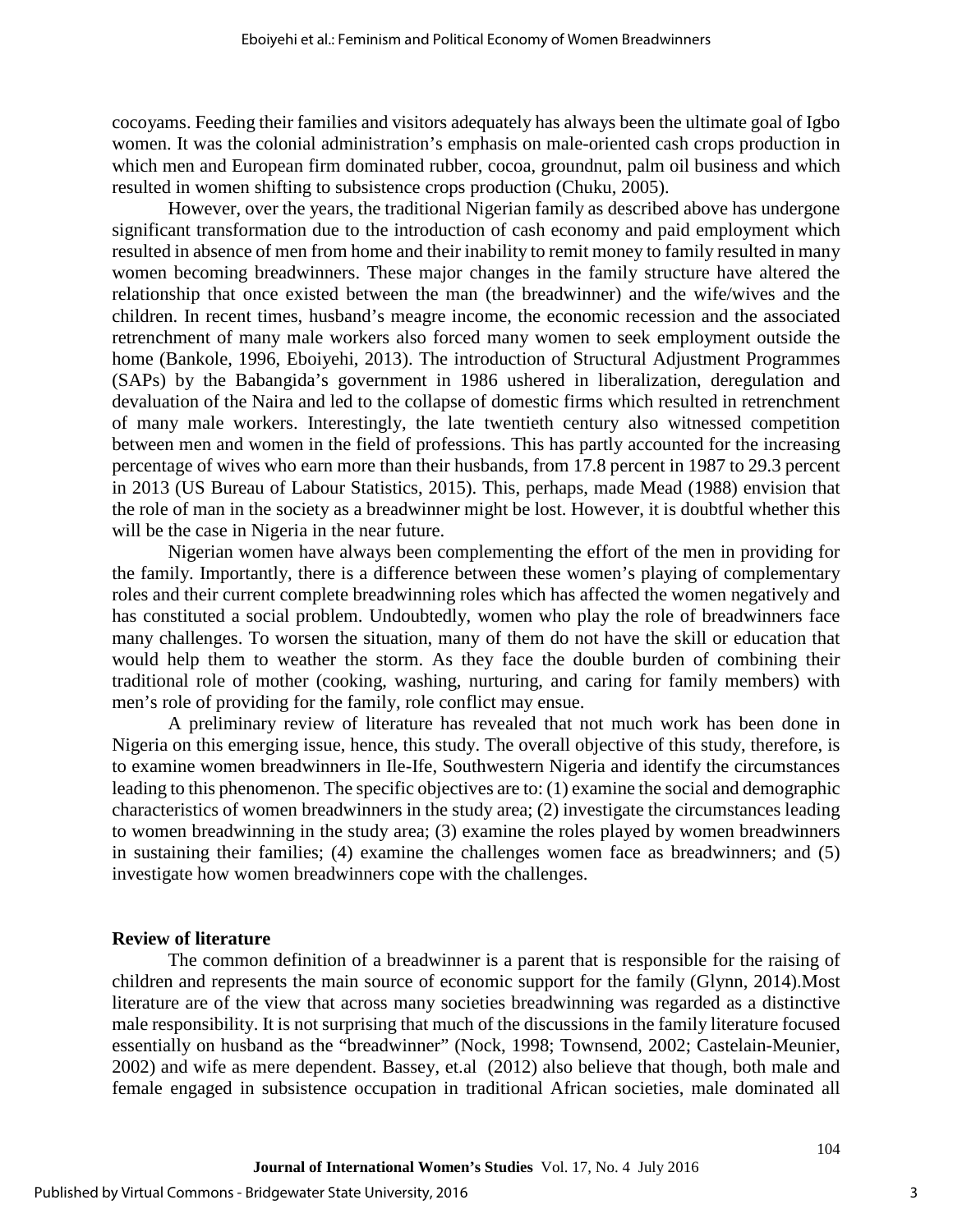occupational sphere controlling and directing the affairs of female. They therefore argued that women were working only for their husbands or other elderly male family members (Bassey, et. al., 2012: 240). According to Odunaike (2012) and Adu Okoree (2012) women generally, perform reproductive roles that ensure the welfare of households such as child birth, child upbringing, and meeting of nutritional needs of the households, environmental cleanliness, and maintenance of family values while men, on the other hand, are engaged in productive roles that provide the means for their wives to perform their reproductive roles.

It is not amazing that the World Development Report (2012) gave a vivid description of a good husband in some of the 19 countries studied as:

A good provider of food, clothing and shelter (Afghanistan); one who provides for everything and pays all the bills (Burkina Faso); one who earns income and keeps his family in comfort (Indian); a big provider in the home; the means for children education among others (Nigeria).

In the study among the Ikot Effanga Mkpa community in Nigeria using Focus Group Discussion and In-depth interview, it was indicated that though women participate in major occupations such as farming, fishing, trading, hunting, brace work, it happened only under the guidance of men (Bassey, Ojua, Archibong, Bassey, 2012). The gains derived goes to the household head – the men - that are culturally accorded headship of household. The major exception is in religious vocation where women do serve as priests without being under men. Similarly, Eboiyehi (2013) found an upsurge in the incidence of female-headed households in Nigeria.

Although little recognition has been granted to the various integral functions that Nigerian women have performed throughout history, some feminist and anthropological literature have demonstrated that from pre-colonial times to the early 21st century, [Nigerian](http://www.britannica.com/place/Nigeria) women were not docile economically (Chuku, 1995; 2005; 2015; Falola, 2010). Falola (2010) observes that in the pre-colonial period, women played a major role in social and economic activities. Among the [Yoruba,](http://www.britannica.com/topic/Yoruba) women were the major figures in long-distance trade, with enormous opportunities for accumulating wealth and acquiring titles (Falola, 2010). The most successful among them rose to the prestigious chieftaincy title of *iyalode*, a position of great privilege and power. He laments that the most serious threat to the influence and privileges of women occurred during the 20th century, when patriarchy combined with colonial changes to alter gender relations.

Assessing the effects of colonialism on the roles and statuses of women in the economy of Igboland, Chuku (1995; 2005 and 2015) also demonstrates women's roles in the Igbo economy which range from very active participation in agricultural cultivation and food processing to manufacturing and marketing. It was not surprising that Leith-Ross (1982) asserted:

Igbo women, because of their economic importance both as mothers, farm cultivators and traders have rather more power than is generally thought.

According to Basden (1982), "Igbo women take their full share in farm work, assisting in the soil and moulding (mounding) up the yam beds. Thus, the gender division of labour in Igbo agriculture has been somewhat flexible in practice. According to Chuku (2005), the increased role of women in food production also continued in the post-colonial Igboland. For instance, during the war period (1967-1970), young and adult males were forced to direct their energy to war activities, leaving the women and children to take care of food production. The varieties of crops planted by women increased. Farmlands were also more available. To meet the challenge of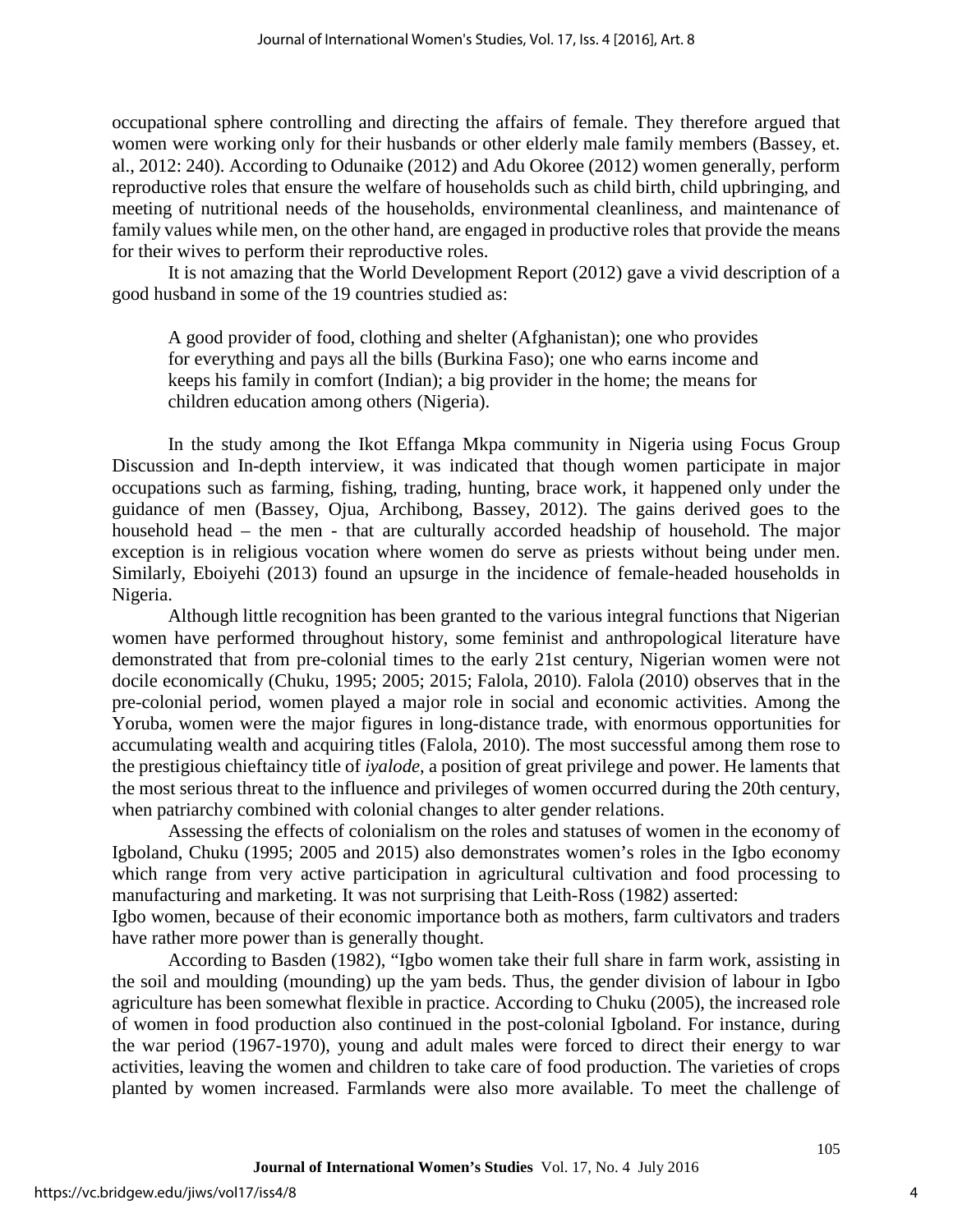feeding, their work hours per day increased from 10-12 to 14-16. They cleared the bush, made mounds, planted seeds and seedlings, staked, weeded and harvested. Chuku (1995; 2005 and 2015) also observes that during the Nigeria-Biafra War, women took over the lead from men. They engaged in the ahia-ataki (smuggling) trade of the period, bringing in products such as stockfish, corn flour and salt. According to Chukku, 2015), the active role of Igbo women in trade as well as agriculture was paramount in sustaining the Igbo population during the war. Gender expectation has, thus, undergone fairly dramatic change from traditional to more egalitarian forms, the change which the women, the young, the well-educated, and the upper-middle-class dual-career couples were at the vanguard (Potuchek, 1997; Paterson, 2010).

The political economic theory and sphere theory also provide explanations for the phenomenon of women breadwinners. The political economic theory argues that the economic situation and government policies of any country impinge on the lives of the people within that context; their education, livelihood and even life chances. In applying this theory to our work, it can be argued that as the Nigerian economy entered into recession in the 1980s, which led to structural adjustment programmes that resulted in cut in government expenditures, folding up of companies and businesses, retrenchment of workers, among others, many men lost their jobs and their wives became bread winners. As Marx and Engels (1976) also posited, capitalist political economy entails the exploitation of many by a few and it breeds tensions and strains. Indeed, the nature of political economy of Nigeria created the situation in which few Nigerians pocketed the large chunk of the resources of the nation while the majority of them live in abject poverty. This political/economic scenario has generated very unfavorable economic conditions for the Nigerian people and has been a push factor in generating the phenomenon of women breadwinners in the country.

In the same vein, sphere theory is part of the feminist orientation; unearth cultural, socioeconomic and political barriers against women capacity development, empowerment and involvement in different aspects of societal life (Bassey, Ojua, Archibong & Bassey, 2012). The sphere theory posits that the society divided its activities into the public and private sphere and assigned women to the private sphere and men to the public sphere (Cornelly et. al., 2000; Susen, 2011). In this paper, the sphere theory is used to explain the difficulty which women breadwinners encounter by going into the public space of earning money to provide for the family. It also explains the experiences of these women as they found themselves in their husbands' shoes of providing for their household; the physical exhaustion of their work, the emotional trauma of having to deal with their husbands' erratic behaviour. It also explains the role conflict women encounter as they must come home to face house work after doing their breadwinning work. The women must also deal with the fact that they are women and that the society regards them as inferior irrespective of how much they provide for their families. From the political economic and feminist theoretical orientations, we argue that increase in proportion of women breadwinners in Nigeria is a result of economic recession while the experience of women breadwinners is a product of the patriarchal gender roles and gender relations which are embedded into the fabric of the Nigerian society.

#### **Methodology**

Feminist methodology encourages qualitative methods of data collection as a means of understanding women's images and preferences. The study combined qualitative and quantitative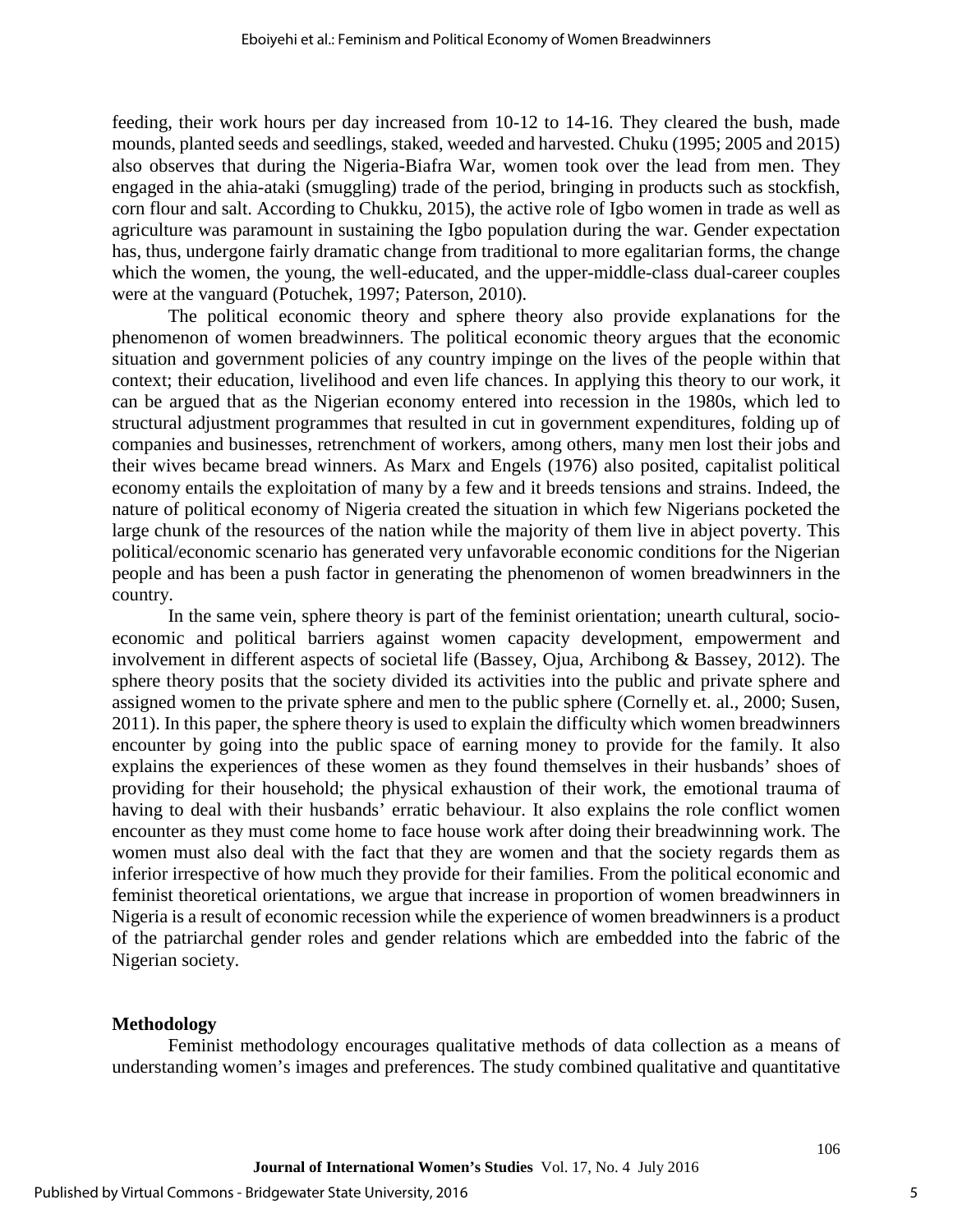methods to elicit information from women breadwinners ages 20 years and above in two selected Local Government Areas (LGAs) (Ife Central and Ife East) of Osun State.

In all, 160 questionnaires were purposively administered on women breadwinners using semi-structured interviews schedule. Women breadwinners were defined as those women primarily responsible for the upkeep of the household and women whose husbands provide little or no support for the family. Data collected centred on respondents' socio-economic and demographic characteristics: age, marital status, education, occupation, religious affiliation, and income; sources of finance, family size, gender composition of the family and circumstances leading to women breadwinning roles.

Thirty two (32) in-depth interviews were also conducted to further understand the circumstances leading to women breadwinning, and the roles they play in sustaining their families, the challenges they faced, and coping strategies. Due to the low literacy level of the participants, interviews were conducted in Pidgin English and Yoruba language. Interviews were held based on the willingness of the interviewees to participate in the study. The interviews were tape-recorded, transcribed and translated for analysis. Verbatim quotations of relevant statements were done.

#### **Contextualizing Women Breadwinners in Ile-Ife**

Ile-Ife is located in Osun State in Southwestern Nigeria. The city of Ile-Ife comprised of about half a million and they speak Yoruba language. By tradition, in Ile-Ife, women bore the domestic responsibilities while the men were entrusted with the responsibility of "breadwinning. Although the prevailing norm still states that a man is the family's breadwinner, recent events have shown that there is an increase in the number of women breadwinners. This study is an attempt to examine this phenomenon in Ile-Ife.

#### **Findings**

#### *Social and Demographic Characteristics of the Respondents*

Tables 1 and 2 show the percentage distribution of respondents by the socio-demographic characteristics. Table 1 indicates that more than half of the women breadwinners fall within a wide range of age from 20 to 70 years or above. A total of 56.2 percent of the respondents falls within the reproductive age of 20 and 50 years. This age category could more critical and demanding for women in terms of children upbringing, especially feeding, clothing, schooling, etc that must be provided for by whoever is the breadwinner. The remaining 43.8 percent were aged 51 years and above. Also, 28.1 percent were between 41 and 50 years. Precisely one-quarter (25.0 percent each of the respondents were within the age range of 51 and 60 years and 31 and 40 years old; 12.5 percent were between 61 and 70 years old. Respondents aged 20 to 30 years and 70 years and above were 3.1 percent and 6.3% respectively.

Moreover, 40.6% of them had no formal education, 15.6 percent completed primary school, 24.2 percent completed secondary school education, and 6.3 percent completed tertiary education. The table also showed that 31.3 percent were widows; 28.1 percent were abandoned by their husbands; 21.9 percent were married while 18.7 percent were single mothers. The respondent's age at marriage indicates that 37.5 percent got married at the ages 15-20 years, and 28.1 percent who got married at ages 21-25 years which has implications for the level of income, occupation and the number of children they currently have. Also, 55.0 percent had their first child at ages 15- 20 years, 32.5 percent had theirs at ages 21-25 years and majority of them had between 5 and 6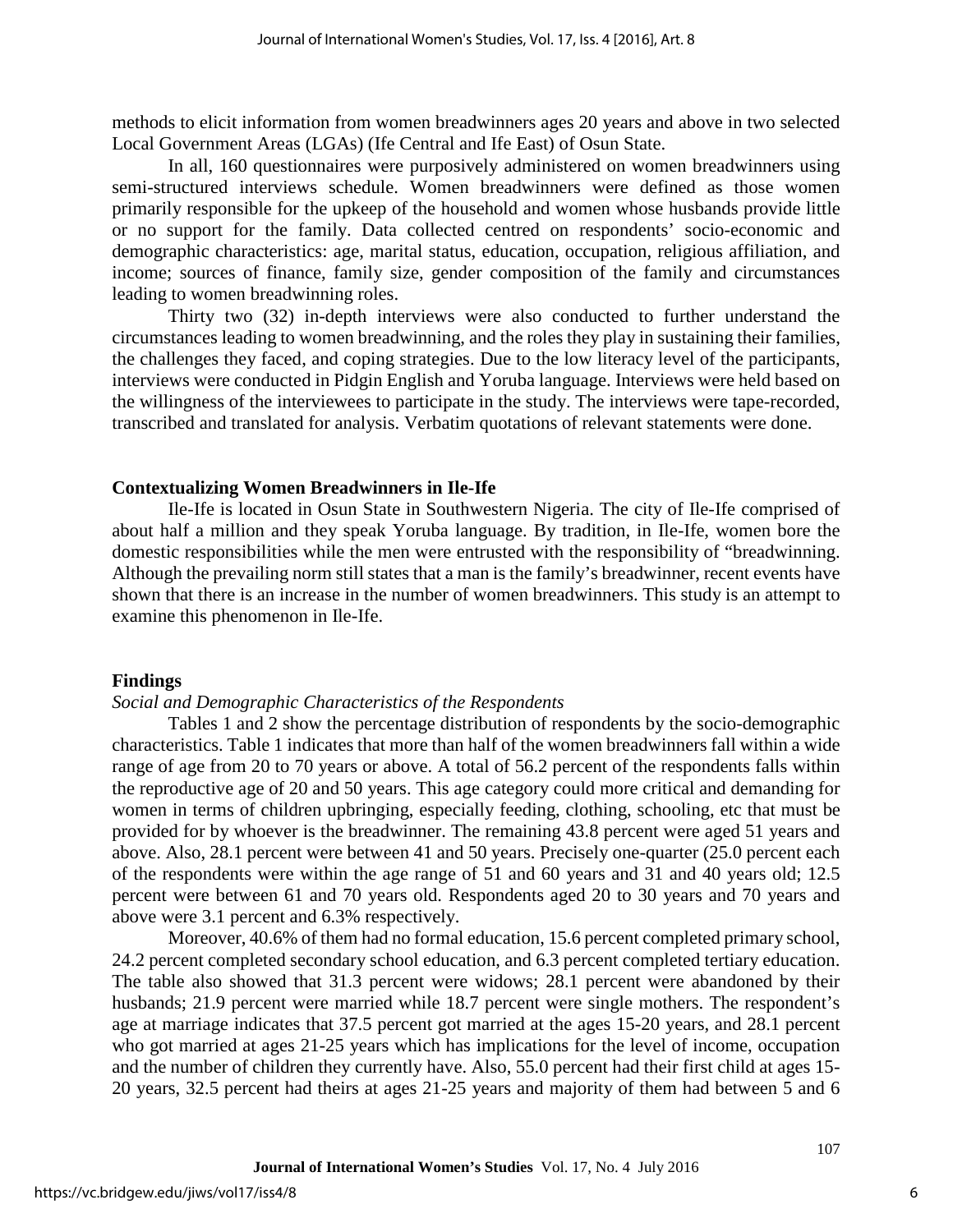children. Furthermore, 46.9 percent of them were working in formal sectors; civil service (34.4 percent), banking/legal professions (12.5 percent) and 50.0 percent were petty trader (37.5 percent) and farmer (12.5 percent). The remaining 3.1 percent were beggars. Their income distribution showed 15.6% earning less than  $\yen$ 20, 000 per month, 12.5 percent each earned  $\yen$ 41,000 – ₦60,000; ₦61,000 – N80,000; N81,000 – ₦100,000 and ₦141, 000 - ₦160, 000 respectively. Less than 1.0 percent of the respondents earned more than  $\frac{1240}{100}$ , 000. This was followed by those earning between \\$221,000 – \\$240,000 (2.5 percent); \\$181,000-\\$200,000 (3.1 percent); ₦161,000 – ₦180,000, ₦121, 000 - ₦140,000 and ₦81,000 – ₦100,000 (6.3 percent respectively). The implication of this was that these incomes of the respondents were too low to maintain their families. Further inquiry revealed that the majority of them spent their income on school fees, health, food and house rent. This was found to have negative impact on household food security, which further pushes most of them below the poverty line.

| <b>Socio-Demographic Characteristics</b><br><b>Frequency</b> |                | Percent |  |
|--------------------------------------------------------------|----------------|---------|--|
|                                                              |                |         |  |
| Age in years                                                 |                |         |  |
| $<$ 20                                                       |                |         |  |
| 20-30                                                        | 5              | 3.1     |  |
| $31 - 40$                                                    | 40             | 25.0    |  |
| $41 - 50$                                                    | 45             | 28.1    |  |
| 51-60                                                        | 40             | 25.0    |  |
| $61 - 70$                                                    | 20             | 12.5    |  |
| $71+$                                                        | 10<br>6.3      |         |  |
| <b>Total</b>                                                 | 160            | 100.0   |  |
| <b>Marital Status</b>                                        |                |         |  |
| Singled mother                                               | 30             | 18.7    |  |
| Married                                                      | 35             | 21.9    |  |
| Widowed                                                      | 50             | 31.3    |  |
| Abandoned                                                    | 45             | 28.1    |  |
| <b>Total</b>                                                 | 160            | 100.0   |  |
| <b>Age at Marriage</b>                                       |                |         |  |
| $15 - 20$                                                    | 60             | 37.5    |  |
| $21 - 25$                                                    | 45             | 28.1    |  |
| $26 - 30$                                                    | 30<br>18.8     |         |  |
| $31 - 35$                                                    | 15             | 9.3     |  |
| $36 +$                                                       | 10             | 6.3     |  |
| <b>Total</b>                                                 | 160            | 100.0   |  |
| <b>Age at First Child</b>                                    |                |         |  |
| $15 - 20$                                                    | 88             | 55.0    |  |
| $21 - 25$                                                    | 52<br>32.5     |         |  |
| 26-30                                                        | 10             | 6.3     |  |
| $31 - 35$                                                    | $8\,$          | 5.0     |  |
| $36+$                                                        | $\overline{2}$ | 1.2     |  |
| <b>Total</b>                                                 | 160            | 100.0   |  |

### **Table 1: Social and Demographic Characteristics of the Respondents (N = 160)**

**Journal of International Women's Studies** Vol. 17, No. 4 July 2016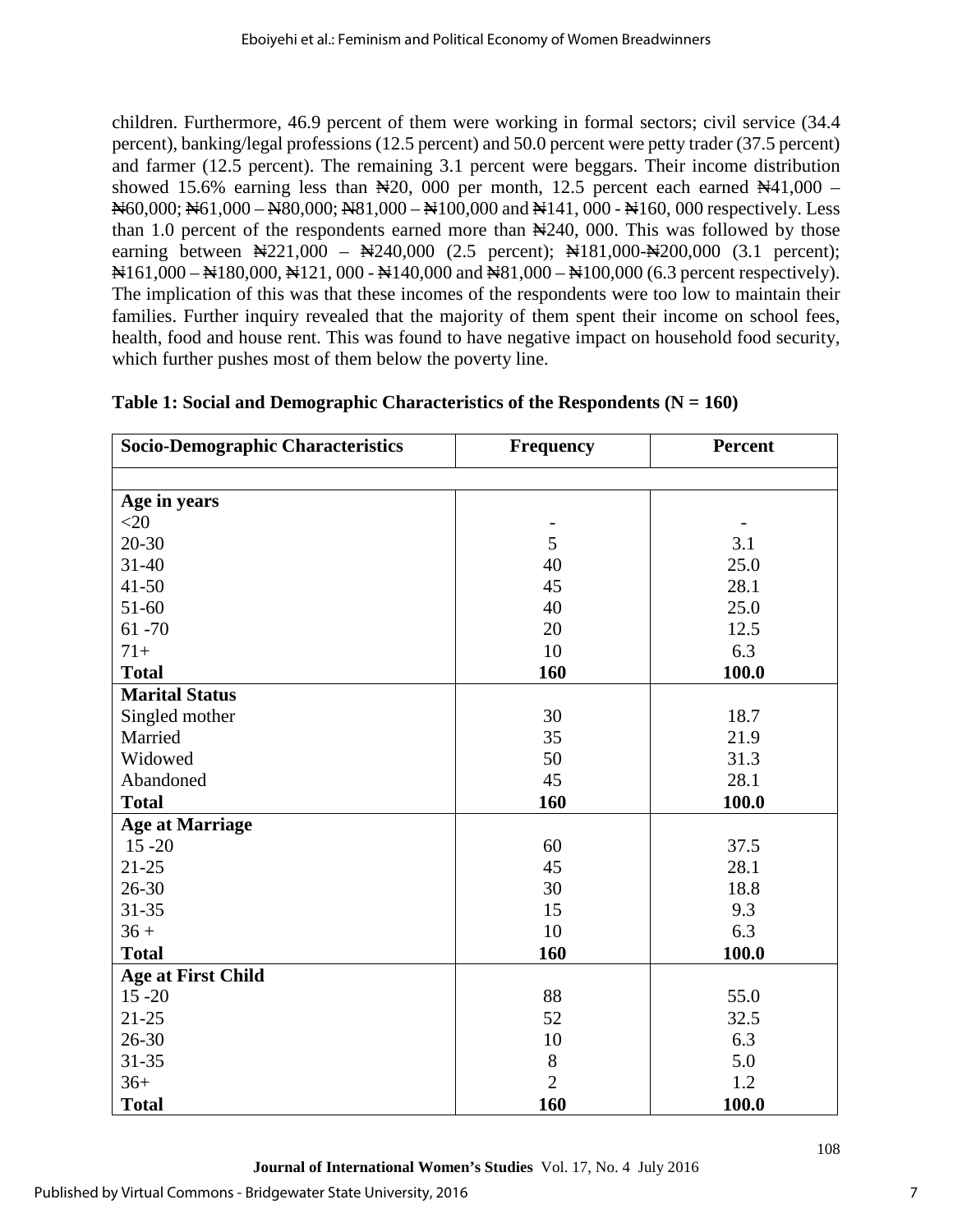| <b>Number of Children Currently Have</b>            |          |              |  |
|-----------------------------------------------------|----------|--------------|--|
| $1-2$                                               | 17       | 10.6         |  |
| $3-4$                                               | 42       | 26.3         |  |
| $5 - 6$                                             | 51       | 31.9         |  |
| $7 - 8$                                             | 26       | 16.2         |  |
| $9 - 10$                                            | 16       | 10.0         |  |
| $11+$                                               | 8        | 5.0          |  |
| <b>Total</b>                                        | 160      | 100.0        |  |
| <b>Level of education</b>                           |          |              |  |
| No formal education                                 | 65       | 40.6         |  |
| Primary school                                      | 25       | 15.6         |  |
| Secondary school drop-out                           | 20       | 12.5         |  |
| Secondary school                                    | 40       | 25.0         |  |
| <b>Tertiary Institution</b>                         | 10       | 6.3          |  |
| <b>Total</b>                                        | 160      | 100.0        |  |
| Occupation                                          |          |              |  |
| Civil Servant                                       | 55       | 34.4         |  |
| Professionals (Legal Practitioner, Banker)          | 20       | 12.5         |  |
| Farming                                             | 20       | 12.5         |  |
| <b>Business/Petty Trading</b>                       | 60       | 37.5         |  |
| Begging                                             | 5        | 3.1          |  |
| <b>Total</b>                                        | 160      | 100.0        |  |
| Level of Income per month                           |          |              |  |
|                                                     |          |              |  |
| $<$ $\text{H}20,000$                                | 25       | 15.6         |  |
| $\mathbb{H}21$ , 000 - $\mathbb{H}N40.000$          | 20       | 12.5         |  |
| $\mathbb{N}41,000 - \mathbb{N}60,000$               | 20       | 12.5         |  |
| $\text{N}61,000 - \text{N}80,000$                   | 20       | 12.5         |  |
| $\text{N}81,000 - \text{N}100,000$                  | 10       | 6.3          |  |
| $\text{H}101,000 - \text{H}120,000$                 | 15       | 9.3          |  |
| $\mathbb{H}121,000 - \mathbb{H}140,000$             | 10       | 6.3          |  |
| $\mathbb{N}141.000 - \mathbb{N}160,000$             | 20       | 12.5         |  |
| $\text{NN}161,000 - \text{N}180,000$                | 10       | 6.3          |  |
| N181,000-N200,000                                   | C        | 3.1          |  |
| $\text{H}201,000 - \text{H}220,000$                 | 0        | 0.0          |  |
| $\text{N}221,000 - \text{N}240,000$                 | 4        | 2.5          |  |
| Above #240, 000                                     | 1        | 0.6          |  |
| Total                                               | 160      | 100.0        |  |
| <b>Religious Affiliation</b>                        |          |              |  |
| Christianity                                        | 105      | 65.6         |  |
| Islam                                               | 50       | 31.3         |  |
| <b>African Traditional Religion</b><br><b>Total</b> | 5<br>160 | 3.1<br>100.0 |  |

**Source**: Fieldwork (2015)

Table 2 below shows data related to respondent's family. The Table indicated that 40.6 percent of respondents' children had no formal education, 28.1 percent of them attended primary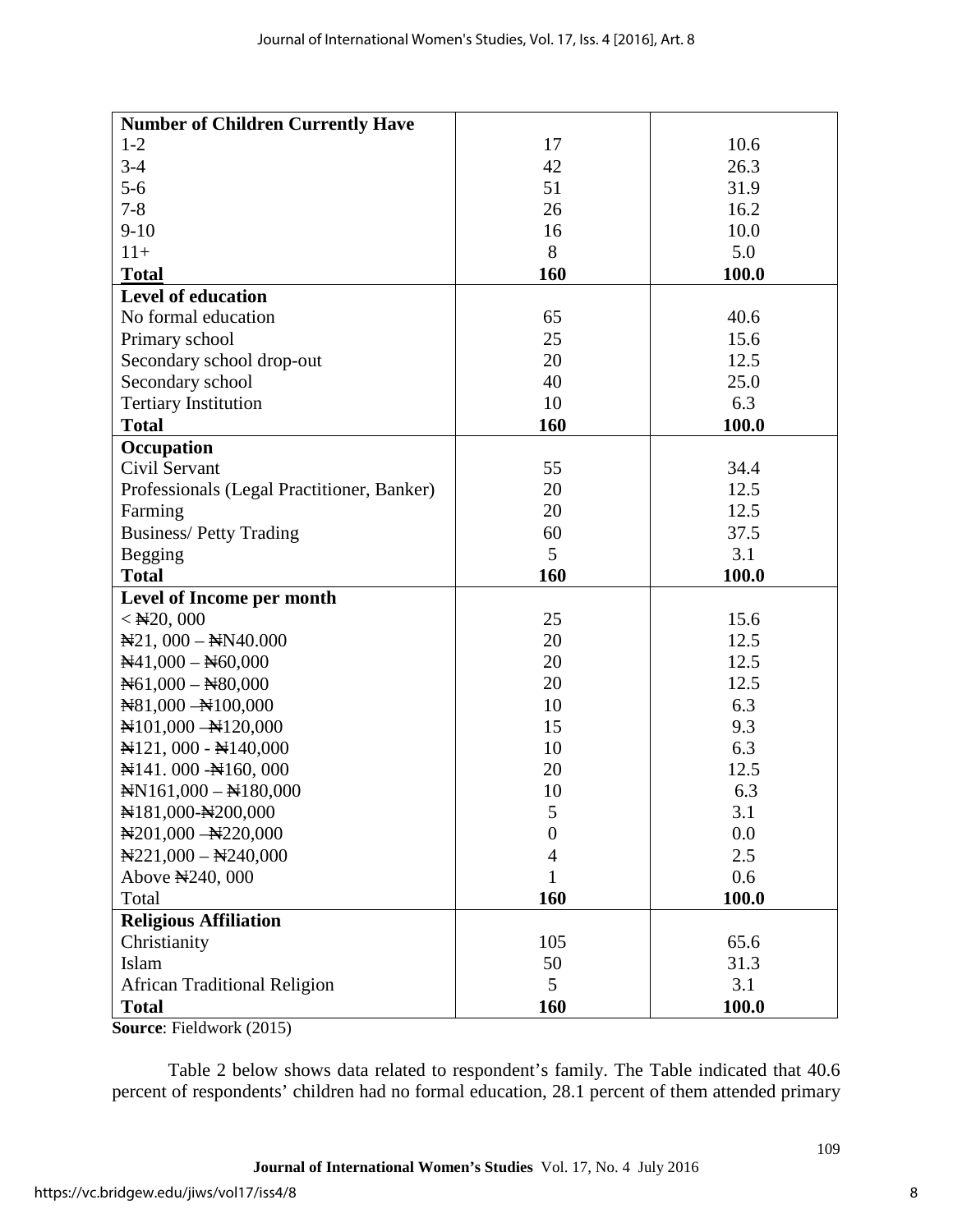school, 25.0 percent attended secondary school and 6.3 percent attended tertiary institutions. These set of children were found to have been assisting their mothers to hawk goods to sustain the family thereby serving as the major economic contributors to the family. The occupation of respondent's spouses indicated that 59.4 percent of the respondents' spouses were unemployed; a major reason leading to majority becoming breadwinners. The data on respondent's family size reveal that majority of the respondents (43.7 percent) had family size that was more than five (5) persons, 37.5 percent had family size of between 3 and 4 dependants while 18.8 percent lived with between 1 and 2 dependants. Also, 31.3 percent of the respondents were living alone without husbands, 28.1 percent lived with their children, and 21.9 percent lived with husbands, 15.6 percent with husband and children while only 3.1 percent co-resided with other members of the family. Moreover, 25.0 percent and 18.8 percent had the presence of adult females and males respectively in their household while 56.2 percent have no other adult members.

| <b>Educational level of Respondent's Children</b> |     |       |
|---------------------------------------------------|-----|-------|
|                                                   |     |       |
| No formal education                               | 65  | 40.6  |
| Primary school                                    | 45  | 28.1  |
| Secondary school                                  | 40  | 25.0  |
| Tertiary education                                | 10  | 6.3   |
| <b>Total</b>                                      | 160 | 100.0 |
| <b>Occupation of Spouse</b>                       |     |       |
| Employed                                          | 65  | 40.6  |
| Unemployed                                        | 95  | 59.4  |
| <b>Total</b>                                      | 160 | 100.0 |
| <b>Family Size</b>                                |     |       |
| $1-2$                                             | 30  | 18.8  |
| $3 - 4$                                           | 60  | 37.5  |
| $5+$                                              | 70  | 43.7  |
| <b>Total</b>                                      | 160 | 100.0 |
| <b>Living Arrangement</b>                         |     |       |
| Alone                                             | 50  | 31.3  |
| With Husband                                      | 35  | 21.9  |
| With Husband and Children                         | 25  | 15.6  |
| With Children                                     | 45  | 28.1  |
| <b>With Others</b>                                | 5   | 3.1   |
| <b>Total</b>                                      | 160 | 100.0 |
| <b>Adult Composition of the Household</b>         |     |       |
| None                                              | 90  | 56.2  |
| Presence of Adult Male                            | 30  | 18.8  |
| <b>Presence of Adult Female</b>                   | 40  | 25.0  |
| <b>Total</b>                                      | 160 | 100.0 |

### **Table 2: Respondent's Family Related Data (N = 160)**

Source: Fieldwork (2015)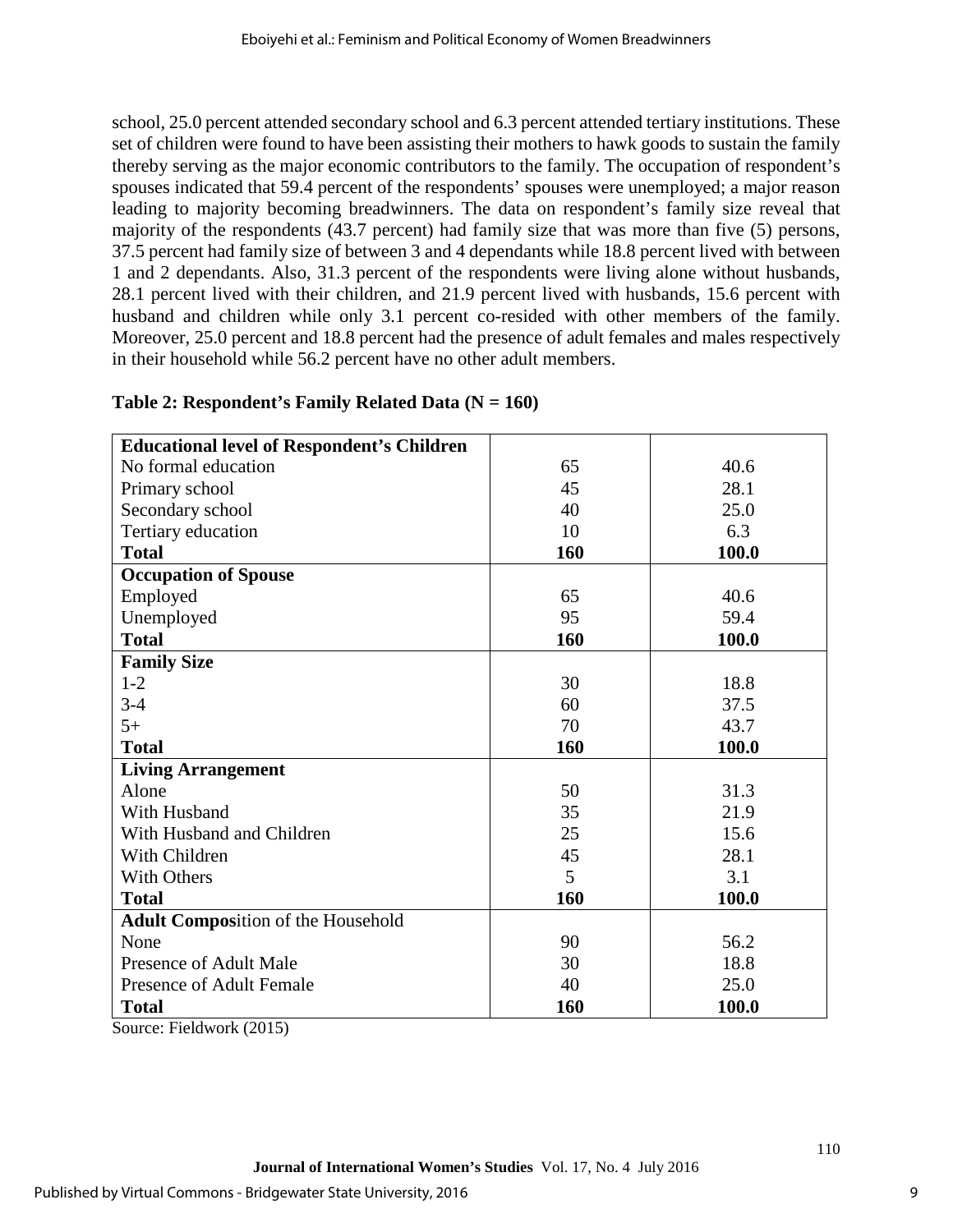| <b>Circumstances leading to breadwinning</b> |     | <b>Percentage</b> |
|----------------------------------------------|-----|-------------------|
| Absence of husband                           | 10  | 6.3               |
| Burden to raise children properly            | 60  | 37.5              |
| Husband's unemployment                       | 35  | 21.8              |
| Husband's meagre income                      |     | 9.4               |
| Laziness of husband                          | 10  | 6.3               |
| Polygynous marriage                          | 30  | 18.7              |
| <b>TOTAL</b>                                 | 160 | 100.0             |

#### **Table 3: Circumstances Leading to Women Breadwinning**

Source: Fieldwork (2015)

Table 3 showed the circumstances leading to women breadwinning. The table showed that 37.5 percent of the respondents became breadwinners in order to cater for their children, 21.8 percent were as a result of unemployment of their spouses while 9.4 percent were due to husband's meagre income. As such, 68.7 percent of the respondents attributed their bread winning roles to the weak economic condition of their spouses. Other factors include polygynous marriage (18.7 percent), laziness of husband (6.3 percent) and absence of husband (6.3 percent).To corroborate the quantitative data, a 60 year old Odogbe market woman attributed her breadwinner status to husband's failure to provide for the family. She said:

"*Akuko ko ko mo*" meaning "the cock is no longer crowing." My husband is no longer living up to his responsibilities. Unlike in the earlier days of our marriage, he is failing in providing for the family due to his laziness. Nowadays, many women are becoming breadwinners because men are not performing their roles as husbands, fathers and heads of their households. In many homes, wives are now in their husbands' shoes taking over their roles" **Source: (Fieldwork, 2015**).

While some of the respondents complained of being abandoned by their husbands, others lamented that living with their husbands was as good as having no husbands. For instance, during the in-depth at Ife East Local Government Area, a woman aged 45 years and a staff of Obafemi Awolowo University with four children stated thus:

"I am married to one of the most irresponsible men on earth. I repeat, my husband is one of the most irresponsible men on earth. He has contributed nothing to the development of our family since we got married about twelve years ago. My first child is eleven years while the second one is eight years old. I have two other children. He ran away and abandoned us when I gave birth to my first child. He resurfaced three years later to apologize. I accepted him back. He again disappeared after my second child. I sponsored him when he was in the university. Up till this moment, he has no job and that does not bother him. As I speak, he has followed another lady who he is parading as his new wife. I have been the one providing for the family since we got married." S**ource: Fieldwork, 2015**).

10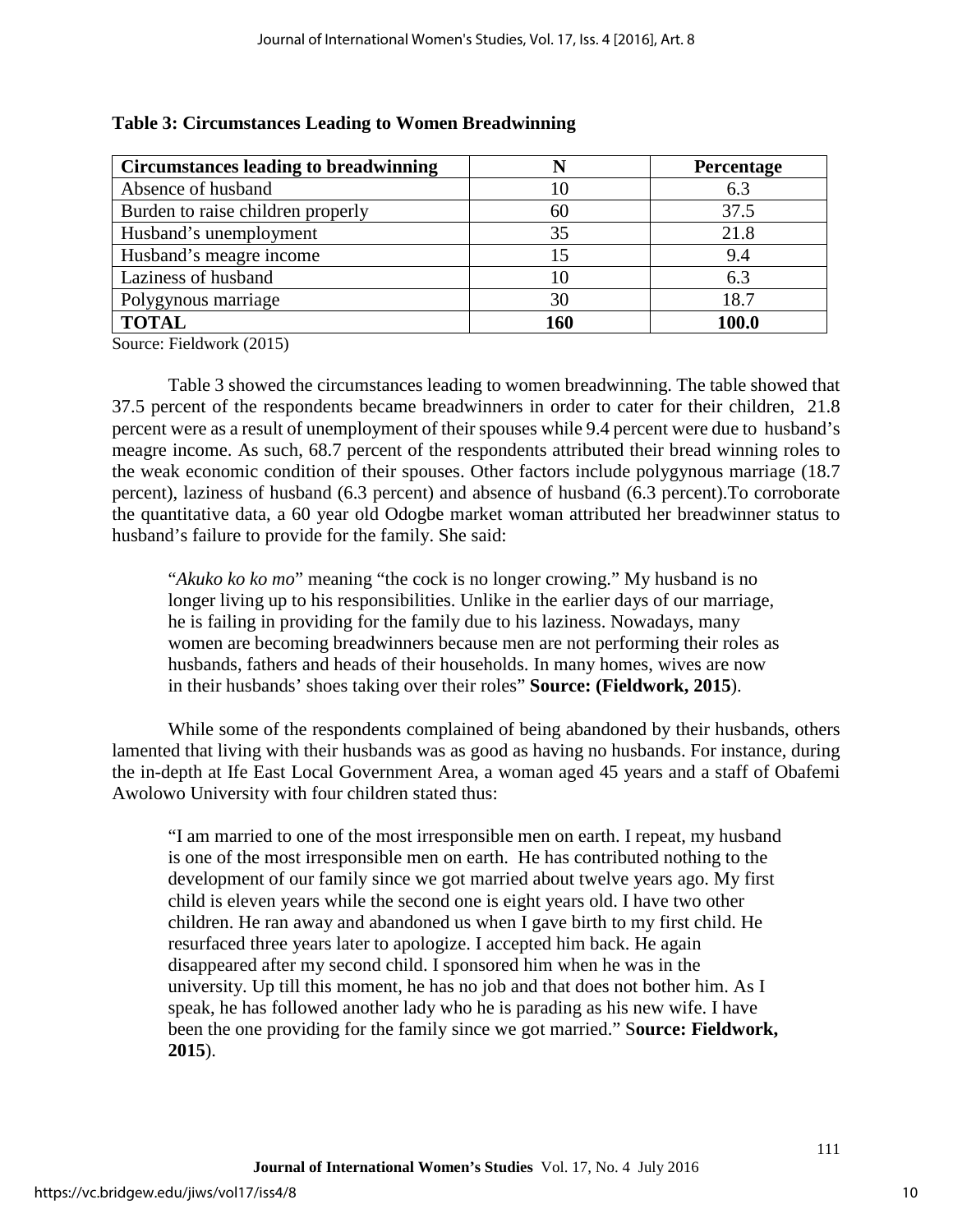In Nigeria, as in many other West African countries, polygynous marriages are widespread. Desai and Ahmad (1998) in their study also observe that in most West African polygynous families, each co-wife maintains her own household and act as breadwinner. They note that as a patriarchal society, men have a unilateral right to marry another wife without seeking the consent of his wife. He may also divorce his wife without any reason. Such re-married husbands rarely support the first wives; hence, they start to take care of themselves and their children.

This study also found that some women became breadwinners when their husbands lost their jobs or got retrenched. For instance, a female banker in one of the new generation banks at Lagere, Ife Central Local Government Area (aged 40 years) and a mother of four said:

"I became the sole provider for my family for the past six years when my husband lost his job six years ago. My husband was working with AfriBank Plc. before he was retrenched. I advised him to go for his Postgraduate Degree. He took my advice and finished his Masters Degree in Agricultural Economics about four years ago. Since then, he has refused to look for job outside the banking industry." **Source: Fieldwork (2015**).

Similarly, another 48-year-old trader with three children in the same Local Government Area had this to say:

"I got married about 18 years ago. Then, my husband was working in one of the private hospitals until he got a job with the Nigerian Security and Civil Defence Corps about 6 years ago. We have three children (two boys and a girl). It was when I gave birth to my second child that my husband started smoking Indian hemp and drinking alcohol. He no longer cares about the family. Maintaining the family was so difficult for me that I sought the assistance of my Pastor and church members. They contributed some money which they gave me to start this business. I cannot sit down and fold my hands while my children are out of school."

#### She went further:

"I am the one responsible for the payment their school fees. I am also the one paying for the house rent including electricity and medical bills and all he does is to smoke, drink and run after women. I have completed a two bed room apartment without him contributing one kobo. It is not easy living with a man who does not know his responsibilities. At a point, I wanted to divorce him but for my children. Sometimes, I curse the day I got married to him. That day has brought me nothing but pains, suffering and regrets. My only consolations are the children God has blessed me with." **Source: Fieldwork (2015**).

Widowhood was also found to be the primary cause of female breadwinning. A 56 years old interviewee from Ife East presents the story of her widowhood which forced her to take charge of her family: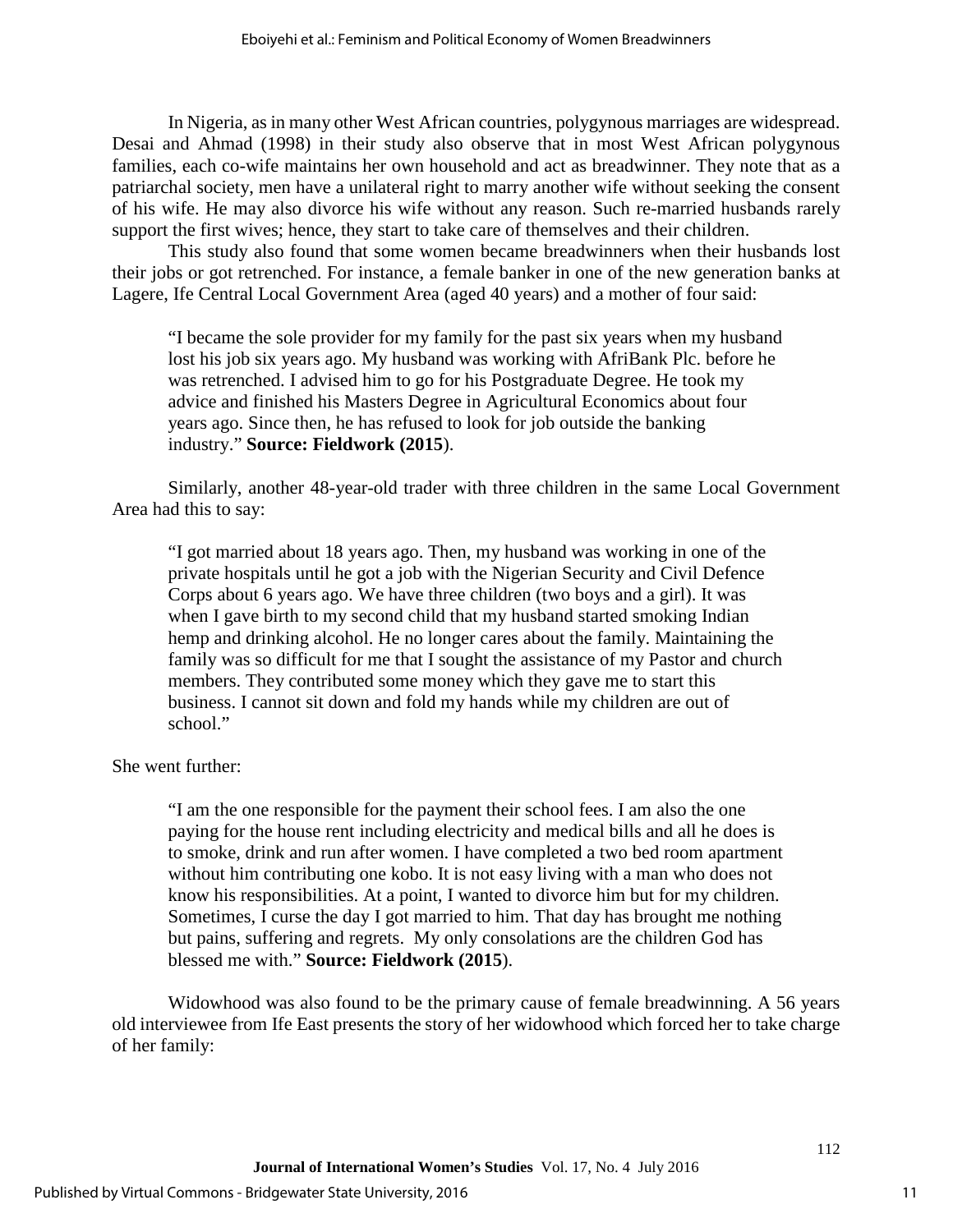"When my husband was alive I never knew what it was to fend for myself and the children. He was a good man who never joked with his family's welfare. He was the one responsible for feeding, house rent, children's school fees, medical bills and all we needed at home. My only duty was to cook and look after the children. Since his death, I have been the only one fending for the family. None of his family members is interested in our welfare. I have no choice but to start doing all kinds of odd jobs. This is the only way we can survive" **Source: Fieldwork**  (**2015**).

Husband's disability was also one of the reasons attributed to the increase in the number of breadwinners in the in the study area. In this respect, one of the respondents in Ife Central Local Government area, aged 43 years affirmed:

"My husband was a driver at the Obafemi Awolowo University. We were doing fine until he had accident which incapacitated him and was retired prematurely. Since then he has not been able to do anything. We had to move from two room apartment to a single room. It was very difficult for me to run the family without him because I did not go to school. What I was doing was to go to the streets, market places and front of churches and mosques to beg for alms with my last born. When my elder brother heard about my predicament, he was unhappy and sent for me. He gave Two Hundred Thousand Naira (N200, 000) with which I started this business. I supply semolina and semovita" (**Source: Fieldwork, (2015**).

| <b>Role Played</b>             | Yes   |               | N <sub>0</sub> |               | <b>Total</b> |
|--------------------------------|-------|---------------|----------------|---------------|--------------|
|                                | Freq. | $\frac{6}{9}$ | Freq.          | $\frac{6}{9}$ | 160          |
| Payment of house rent          | 100   | 62.5          | 60             | 37.5          | 160          |
| Payment of school fees         | 89    | 55.6          | 71             | 44.4          | 160          |
| Buying of clothes for children | 92    | 57.5          | 68             | 42.5          | 160          |
| Provision of food for the      |       |               |                |               |              |
| households                     | 120   | 75.0          | 40             | 25.0          | 160          |
| Payment of medical and         |       |               |                |               |              |
| electricity bills              | 90    | 56.2          | 70             | 43.8          | 160          |
| Involvement in buying of land  |       |               |                |               |              |
| and building of houses         | 10    | 6.2           | 150            | 93.8          | 160          |

**Table 4: Roles Played by Respondents in Sustaining Their Families**

Source: Fieldwork (2015)

Table 4 showed that 75.0 percent indicated provision of food for their households. Others include payment of house rent (62.5 percent), buying of clothes for the children (57.5 percent), payment of school fees (55.6 percent) and financing expenditure on medical and electricity bills (56.2 percent). The only areas where women provide least than men were purchasing of lands and building of houses. Only an insignificant proportion of them (6.2 percent) own land and houses. This is a reflection of a typical patriarchal society where women are not expected to own property.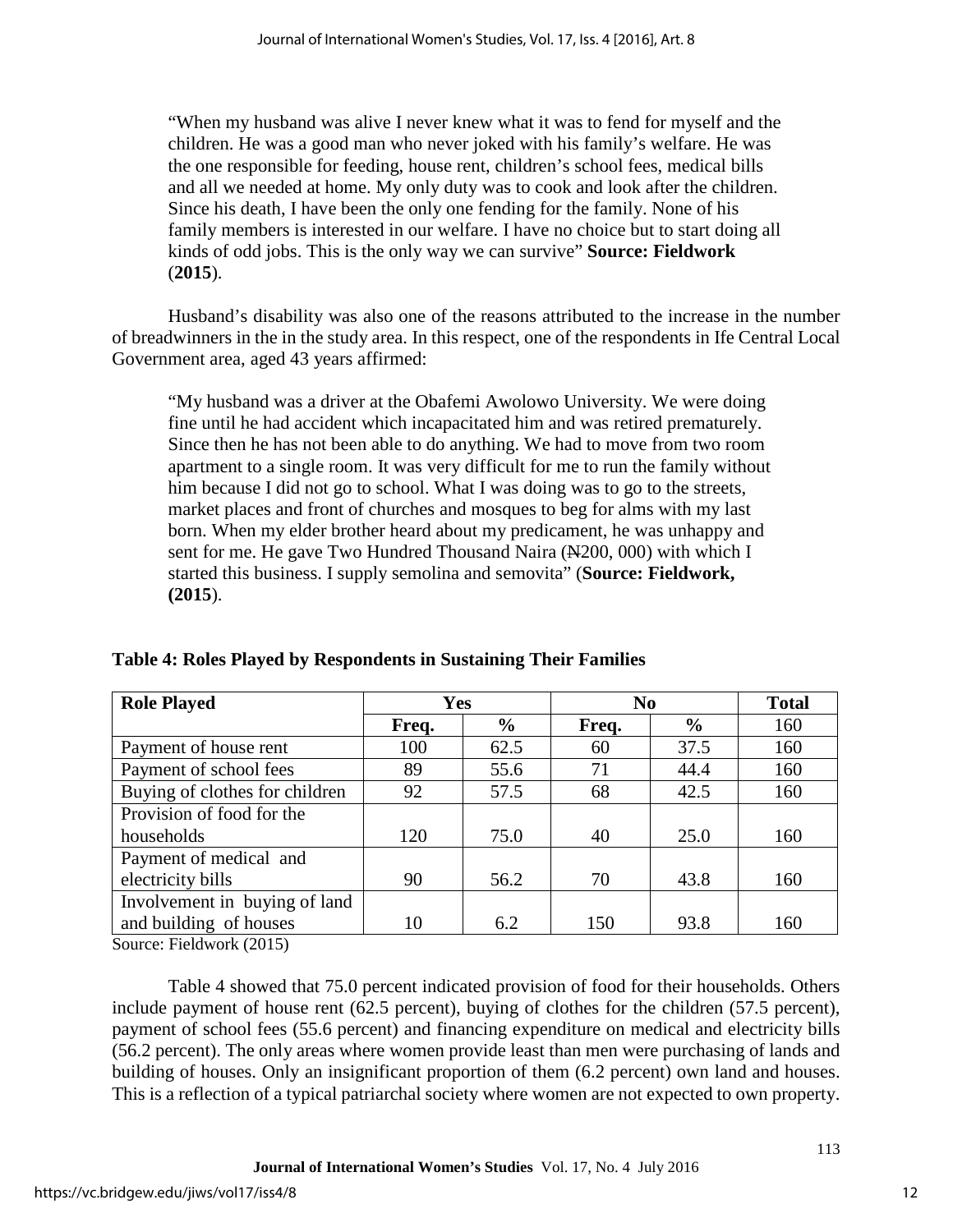Interviews also indicated that the women breadwinners play various roles ranging from payment of house rent to children school fees and medical bills. The in-depth interviews with some of the women further demonstrated that they now play the role of both the husband and wife. One of the interviewees in Ife East Local Government, aged 52 years said:

"I am the one paying for the house rent. I am also the one responsible for the buying of my children's clothes. I provide money for their feeding. Despite from these roles, his mother, brothers and sisters are always coming around to ask for one thing or the other." **Source: Fieldwork** (**2015**).

Another interviewee in the same Local Government Area, aged 46 years also stated:

"When our landlord kept increasing the house rent on yearly basis, I decided to buy a piece of land on which we are building on now. I am also the only one paying the children's school fees. I have since stopped asking my husband for any financial assistance." **Source: Fieldwork (2015**).

Yet, another woman aged 54 years asserted:

"I can do anything for my family particularly, my children. Since my husband lost his job, payment of house rent, school fees, clothing, medical and electricity bills have become my responsibilities" **Source: Fieldwork (2015**).

Another woman affirmed:

"Since I started this business, my husband has left the payment of house rent and children's school fees for me. I cannot remember when contributed to the feeding of his children. I do not want my children to be like me so; I have decided to invest on their education to secure their future." **Source: Fieldwork (2015**).

| <b>Table 5: Challenges Facing Respondents</b> |  |  |
|-----------------------------------------------|--|--|
|-----------------------------------------------|--|--|

| <b>Challenges</b>                                  |     | <b>Percentage</b> |
|----------------------------------------------------|-----|-------------------|
| Inability to get loan                              | 80  | 50.0              |
| Frustration as a result of combining domestic work | 30  | 18.7              |
| with work with breadwinning                        |     |                   |
| Struggling to procure food                         | 22  | 13.8              |
| Challenges of being a single parent                | 28  | 17.5              |
| <b>TOTAL</b>                                       | 160 | 100.0             |

Source: Fieldwork, 2015).

Table 5 revealed that their challenges were inability to get loan (50.0 percent), having to combine domestic work with the breadwinner's role (18.7 percent), single parenthood (17.5 percent) and struggle to meet food need (13.8 percent). Although women breadwinning has begun to be accepted in the study area, majority of the women breadwinners in the in-depth interview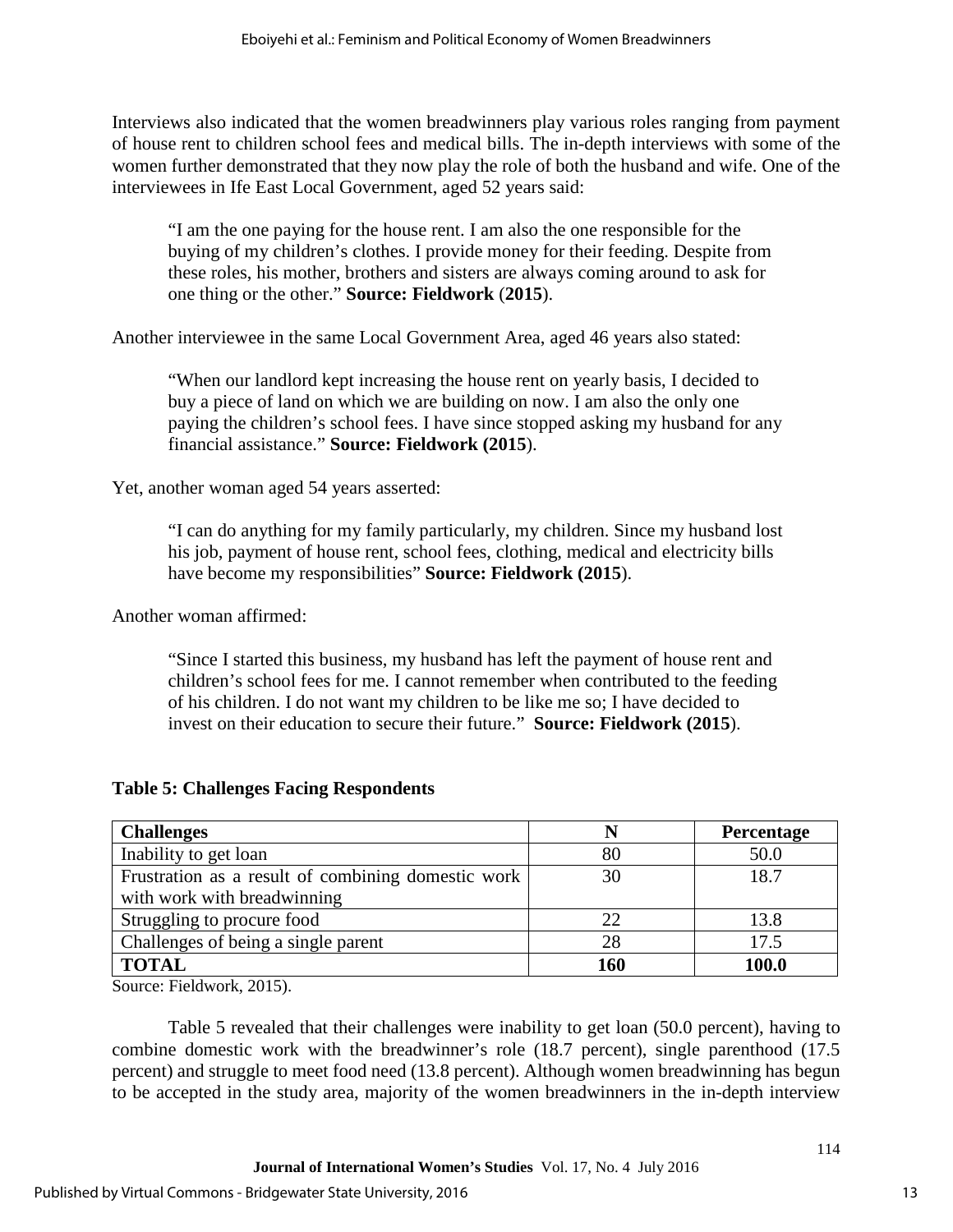claimed that breadwinning was tedious and frustrating. A 60 year old woman from Ife Central said thus:

"I have had the opportunity to interact with other women who are solely fending for their families. What I found out was that most of us are suffering in silence. That is why divorce is rampant nowadays because they are experiencing what they did not bargain for. One cannot blame such women because combining male and female roles is difficult particularly in homes where men do not care about their families." **Source: Fieldwork, (2015**).

She stated further:

"A man is supposed to be a major provider in a home, but when a woman takes over that role of sole provider, it becomes very frustrating because no woman goes into marriage expecting to play the role of her husband." (**Source: Fieldwork, 2015**).

Another woman in Ife East, aged 62 years also stated:

"A man who cannot provide for his family has failed as a father as well as a husband. That is why it is stated in the holy Qur'an that a man should marry according to his ability. I marry my husband thinking that he should be able to take good care of me and my children. It is very discouraging when opposite is the case. As far as I am concerned he has failed in his duties as the head of the household. Honestly, I feel very bad about it. Several times I had borrowed money to pay children's school fees, medical bills. How long should I continue doing this? If I continue this, I will die before my time." **Source: Fieldwork, (2015**).

Yet another interviewee in the same Local Government Area said:

"I went into marriage with great expectations. I never thought life would turn out like this. Taking over the responsibilities of a husband can be traumatizing, especially, when he is still alive. It is more traumatic if one was brought up in a home where the father is the sole breadwinner. My father took care of my mother and all the children despite the fact that he was not rich. I have developed high blood pressure in the process of trying to make ends meet. It is sad that the socalled men of nowadays are no longer living to their responsibilities. It is a shame that women are now doing what men are supposed to do." **Source: Fieldwork, (2015**).

She stated further:

"When men fail in their duties, they are telling their wives to go and die because we have to combine our traditional work with theirs. Combining domestic work with those of breadwinning is affecting my health. I just can't understand why the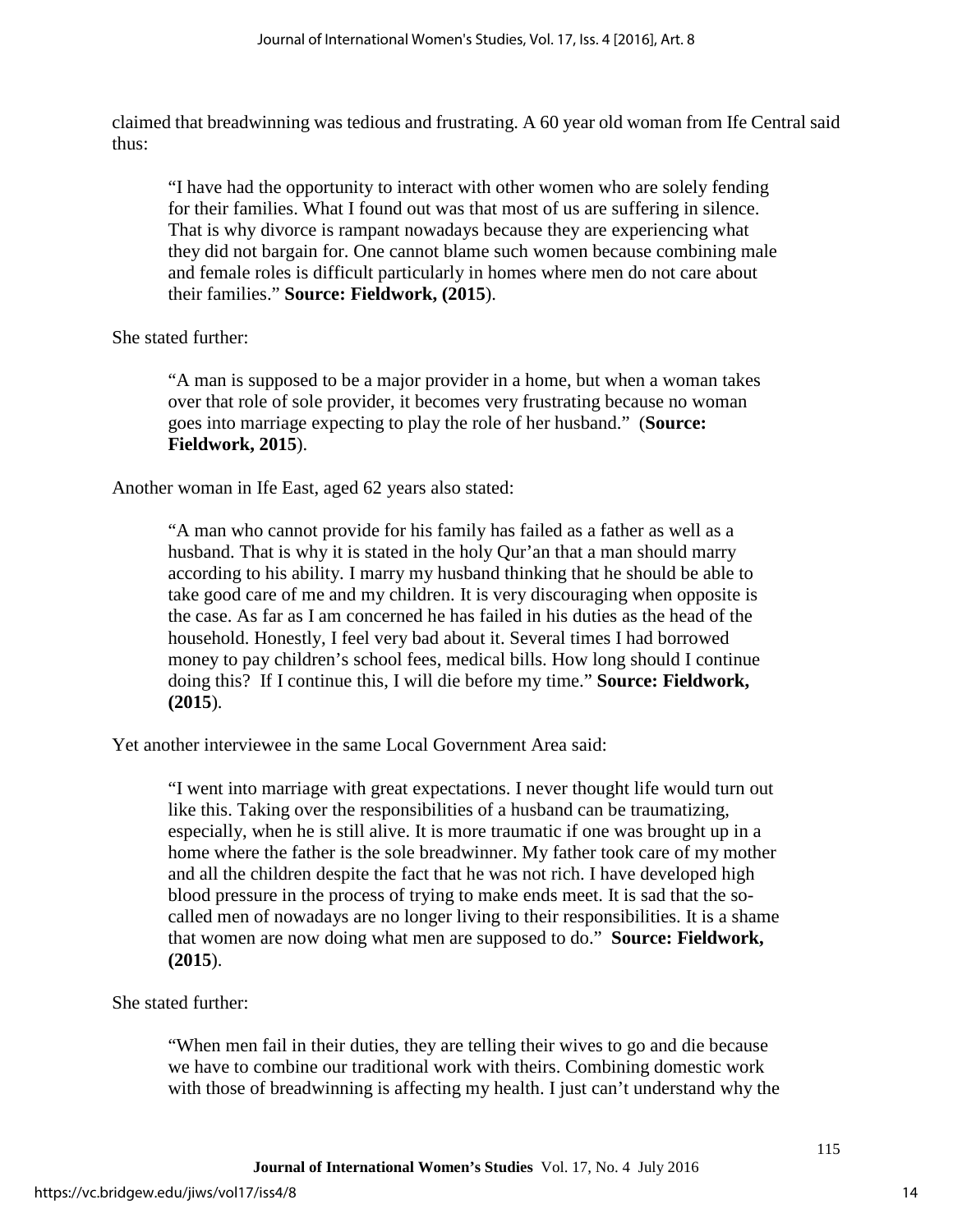so-called husbands should fold their hands and expect their wives to be feeding them. It is a shame." **Source: Fieldwork, (2015**).

These assertions are indications that many women are finding themselves in their husbands' shoes in the study area. This new role comes with a lot of difficulties as many of them are overwhelmed by the double responsibility. In this respect, being a breadwinner in the family was found to be a daunting task for most of the interviewees as they had to contend with combining housework with income generating activities. One of the interviewees in Ife Central said:

"Upon all this, my husband is always complaining that I no longer give him food on time. He snaps at me and reads meanings into every word I utter and everything I do. You cannot imagine that when our first daughter was hospitalized, my husband said he had no money. Since I could not watch her die, I had to go and borrow money from cooperative. He always beat me. He told our neighbours that I don't respect him because I did not give him the money (**Source: Fieldwork, 2015**).

Similarly, a middle age woman in Ife East stated:

"You may not believe it that in the last five years, I have been the only one fending for the family. I am the only one paying children's school fees, paying electricity and medical bills. As I am talking to you, I have not been able to complete the payment of my children's school fees. In spite of all these, my husband still calls me a bad woman and beats me up with any slightest provocation." **Source: Fieldwork, (2015**).

| <b>Coping Strategies</b>                             | N <sub>0</sub> | Percentage |
|------------------------------------------------------|----------------|------------|
| Assistance from relatives                            | 60             | 37.5       |
| Assistance from cooperative society/town's meetings  | 30             | 18.8       |
| Assistance from church/other religious organizations | 35             | 21.9       |
| Assistance from "good Samaritans"                    | 10             | 6.2        |
| Self efforts                                         | 20             | 12.5       |
| Others                                               |                | 3.1        |
| <b>TOTAL</b>                                         | 160            | 100.0      |

#### **Table 6: Coping Strategies**

Source: Fieldwork, (2015).

As indicated in Table 6, the major coping strategies employed by the respondents include assistance from relatives (37.5 percent), church and other religious organizations (21.9 percent), cooperative societies/towns meetings (18.8 percent), self efforts (12.5 percent) and other sources such as sending children to hawk or live with relatives (3.1 percent). The interviews revealed that some relatives, religious organizations, "good Samaritans" and home town associations were important source of social support for women breadwinners in the study area. A 54 years old mother of three from Ife East said: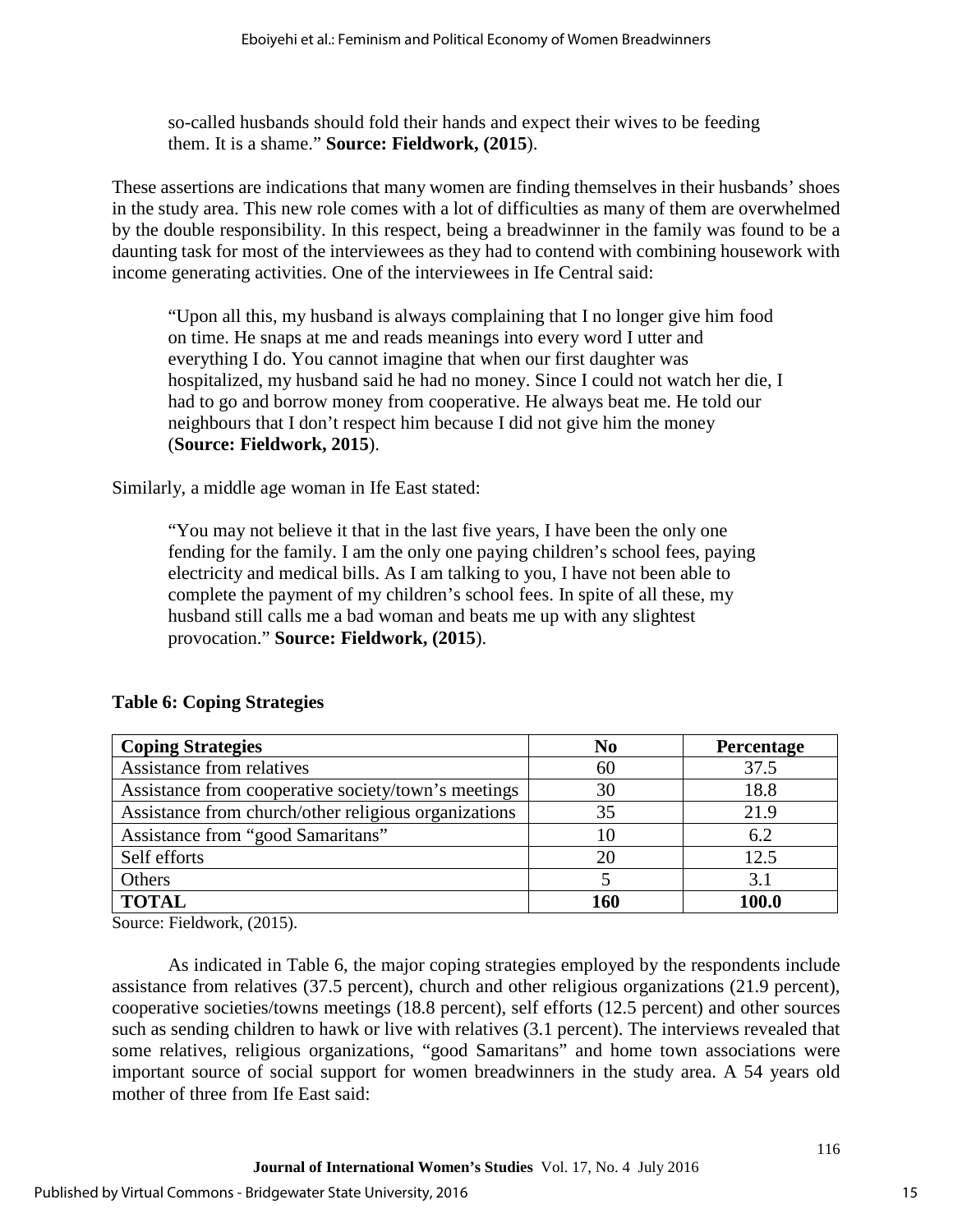"My brothers have been of immense assistance to me and my children. They send money and other materials to support me. They have not forgotten me in spite of Nigeria's economic situation. For example, my younger brother in Port Harcourt is sponsoring one of my children in the university." **Source: Fieldwork, (2015**).

Another interviewee in Ife Central (aged 52 years old) affirmed:

"My brothers and sisters have been assisting us by sending money, foodstuff and clothes regularly. They were the ones who assisted me to set up this business. My first daughter is living with my elder sister. She is the one sponsoring her education." **Source: Fieldwork, (2015**).

The study found that in the absence of support from the family members, some of the women relied on informal social networks such as town's meeting, weekly or monthly contribution, cooperative societies among others. For instance, a 40-year-old mother of four children from Ife Central acknowledged:

"Our cooperative Society) has been of tremendous assistance. When I came to Ile-Ife, the first thing I did was to look for my town's people and join their meeting. One of the objectives of the meeting is to assist members particularly those with brilliant children whose parents cannot pay their school fees. My daughter has been a beneficiary since her Part One in the university. When I have any problem I run to them and they always bail me out by lending me some money with little interest." **Source: Fieldwork, (2015**).

An interviewee (aged 47) with five children at Eleyele in Ife Central Local Government Area also asserted:

"I would have since died of trauma and frustration if not for my pastor and some of my

church members. They have been assisting me with food, clothes and money. It is the church that is paying two of my children's school fees. Our church members also support us financially and materially. The church employs me as a cleaner and pays me a monthly salary of Fifteen Thousand Naira (N15, 000) per month." **Source: Fieldwork, (2015**).

Some of the interviewees in the two local government areas who did not have anybody to support them resorted to alms begging. According to a 36 year old mother of 3 from Ife East:

"I beg for a living since there is nobody to assist me. Sometimes, I stay in front of churches, mosques and market places with my children. Good Samaritans have been supporting us by giving us money and clothing materials." **Source: Fieldwork, (2015**).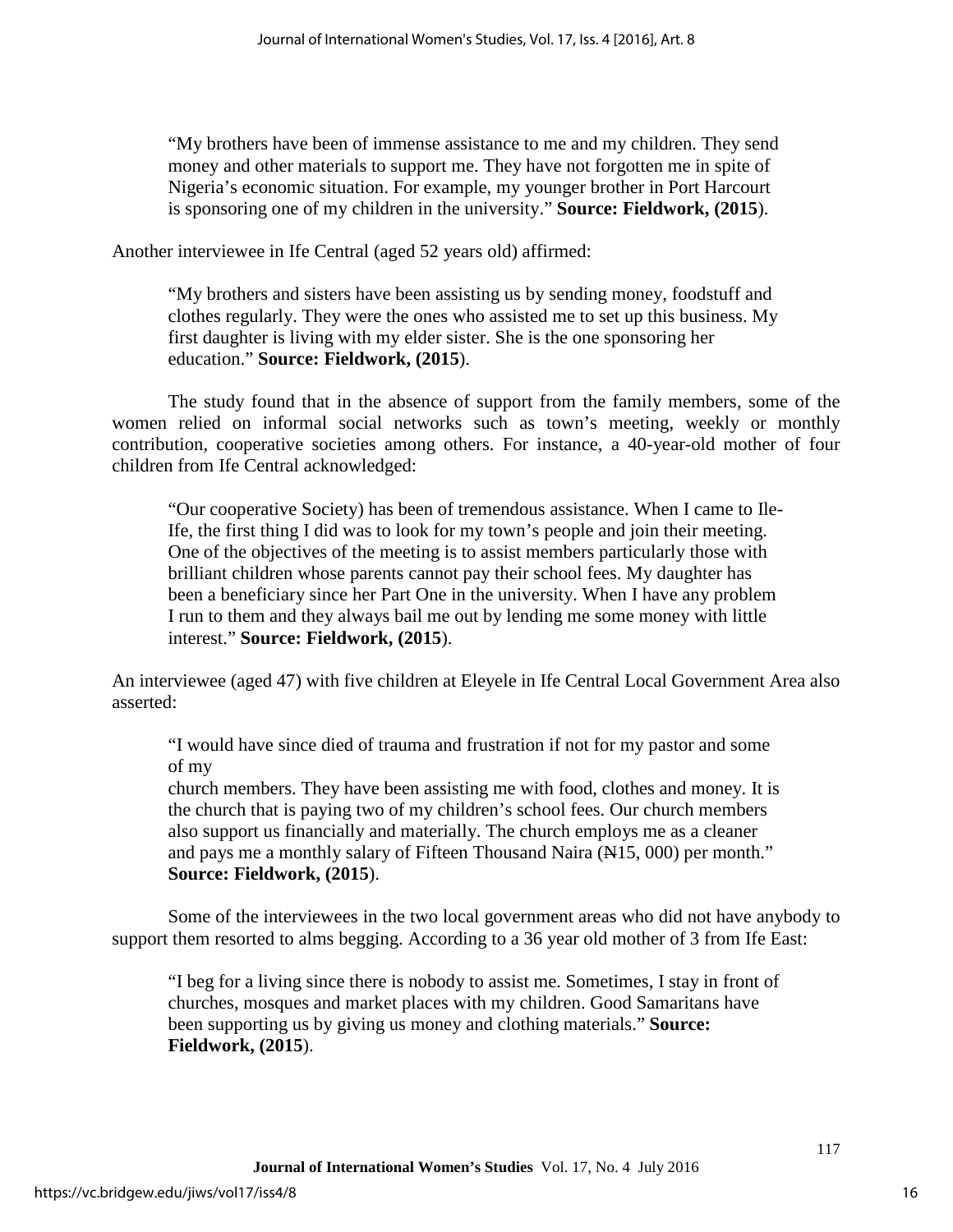#### **Discussion of findings**

The study examined women breadwinners and identified the circumstances leading to women breadwinning, their roles, challenges, and coping strategies in Nigeria using Ile-Ife of Southwest Nigeria as a case study. It demonstrated that since the pre-colonial period, women have been playing a major role in social and economic activities in Nigeria. It also showed that in traditional Nigerian society the division of labour has always been along gender lines, and women were controlling such occupations as food processing, mat weaving, pottery-making, and cooking. Although a man was the head of the household in a patrilineal system, older women had control of the labour of younger family members.

Demographically, the study found that majority of the respondents got married early, had low educational attainments and had between five and six children to cater for. This finding has implications for the challenges they face as breadwinners. Early marriage debarred them from schooling and made them to have many children with no empowerment to cater for them. As such, early marriage and having so many children which are product of patriarchal values and practices constitute barriers to the women's development. This finding is in line with Bassey, Ojua, Archibong & Bassey (2012) that there are barriers against women development and empowerment in Nigeria.

Also, poor state of the Nigerian economy, husbands' uncaring attitudes, polygyny and the commitment of wives to bring up their children were identified as reasons for emergence of women breadwinners. The current economic recession has made it difficult for many men to cater for their families. It is important to note the role of polygynous marriages (in which a man marries two or more wives and leaves every wife to cater for her own children) in creating women bread winners. Furthermore, the women's bread winning roles were payment of school fees, electricity and medical bills, house rent, buying of clothes for the children and providing feeding money. These findings are in line with Eboiyehi (2013a) that the widespread economic depression and the sudden retrenchment of many male workers forced many wives to take over the role of breadwinners in many Nigerian families.

Inability to access loan, difficulty in combining two roles and single parenthood were major challenges facing the women. This is expected because in Nigeria, women do not have access to loan especially if their husbands cannot stand as surety. The coping strategies showed that the women were not coping effectively as they only struggled to survive in harsh Nigeria's economic environment.

#### **Conclusion**

This paper examined the emergence of women bread winners, the challenges and coping strategies employed by the women. It was established that the burden on wives to raise their children properly in line with the societal norms in the absence of their husbands, being single parent and the effects of economic recession were the push factors in the emergence of this phenomenon. Polygyny and husbands who are able but not willing to work have also contributed to the increase in the proportion of women breadwinners in the study area. The women pay school fees, house rent, feeding and other expenses. This responsibilities result in enormous challenges such as frustration as they combine male and female roles and bringing up the children alone. It is not surprising that they relied on assistance from relatives, churches, borrowing money from informal associations and begging as their coping strategies. One can draw from these findings that women breadwinners is a product of widowhood, abandonment by husbands and political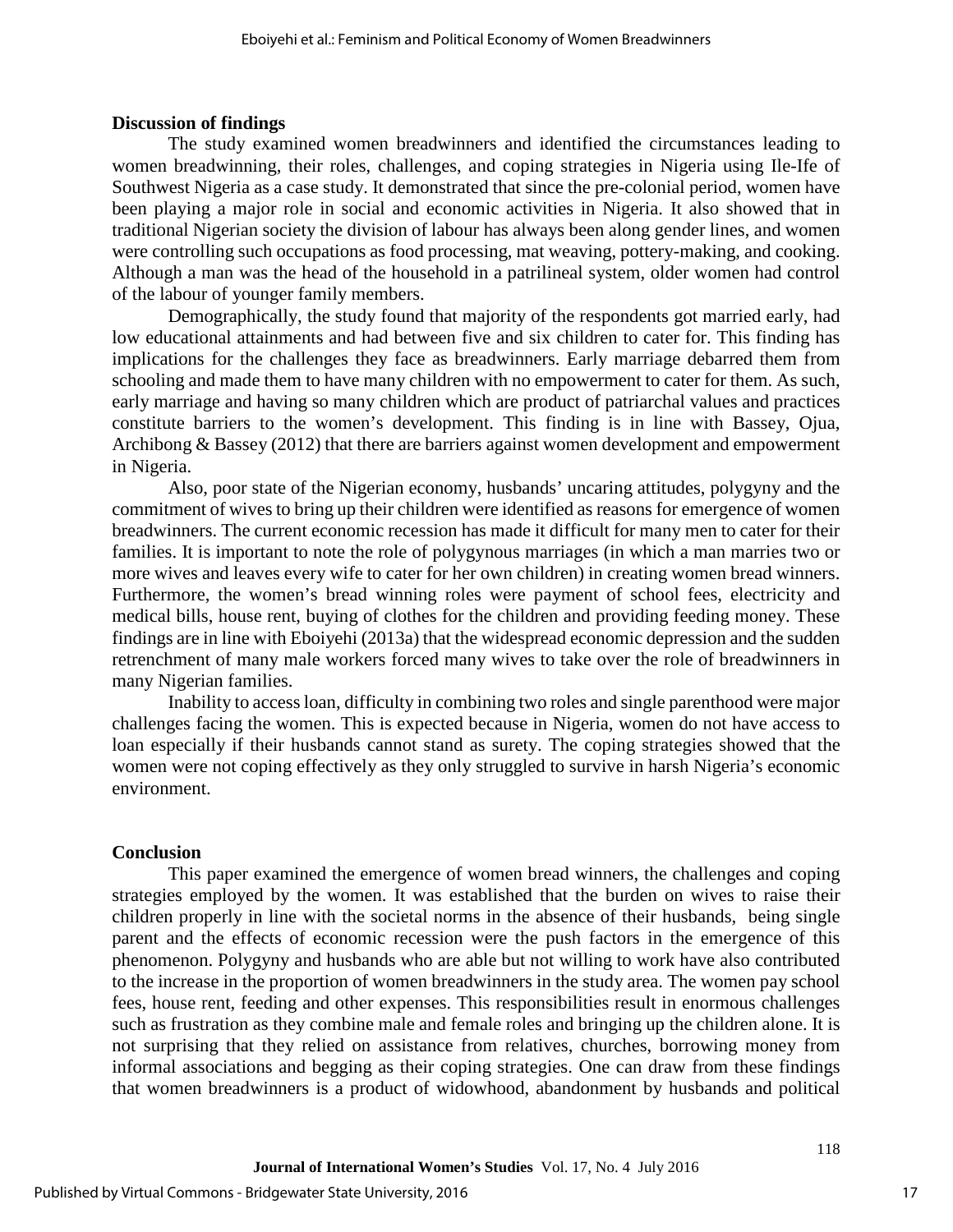economy of Nigeria which breeds economic recession, massive unemployment and poverty. Importantly, societal changes that breed single parenthood also constitute a push factor. That the women are not coping effectively is attributable to the fact that Nigerian majority of the breadwinners do not have the skills and empowerment that would enable them cope successfully with the burden of breadwinning role. The situation is more complicated due to the fact that women were not socialized for breadwinning roles.

The paper concludes that the phenomenon of women breadwinners and the problems they encounter are due to economic recession and patriarchy in Nigeria. This is part of the issues that feminism had been arguing about that social and cultural barriers debar women from being empowered thus reiterating the argument of the paper that the experience of women breadwinners is a product of the patriarchal gender roles and gender relations in Nigeria.

Based on the above findings it is recommended that:

- There is the need for interventions aimed at reducing the burden and enhancing the well-being of women breadwinners. For instance, the majority of the respondents in the survey and in-depth interview are of low educational and occupational statuses. In this regard, there is need for women to benefit from free education and vocational training which is globally accepted as a tool for women development and empowerment;
- There is the need for interventions aimed at reducing the burden and enhancing the well-being of women breadwinners especially widows and single mothers by providing access to soft loans to women in order to ease their frustration;
- Employment is a key to eliminating most of the contemporary social vices. It is therefore, suggested that Nigeria government should provide employment opportunities for its citizenry particularly, men who are supposed to be household heads. There should be a framework to sanction any adult male who is able but not willing to work;
- Given the findings that access to loan is one of the major challenges facing women breadwinners in the study area, it is recommended that government should create platforms through which access to loan on affordable terms as well as health and other social security benefits for women can be guaranteed;
- Given the contributory role of polygyny in the upsurge in the number of women breadwinners, it is recommended that public enlightenment should be mounted through the mass media and community based association to discourage men against the practice.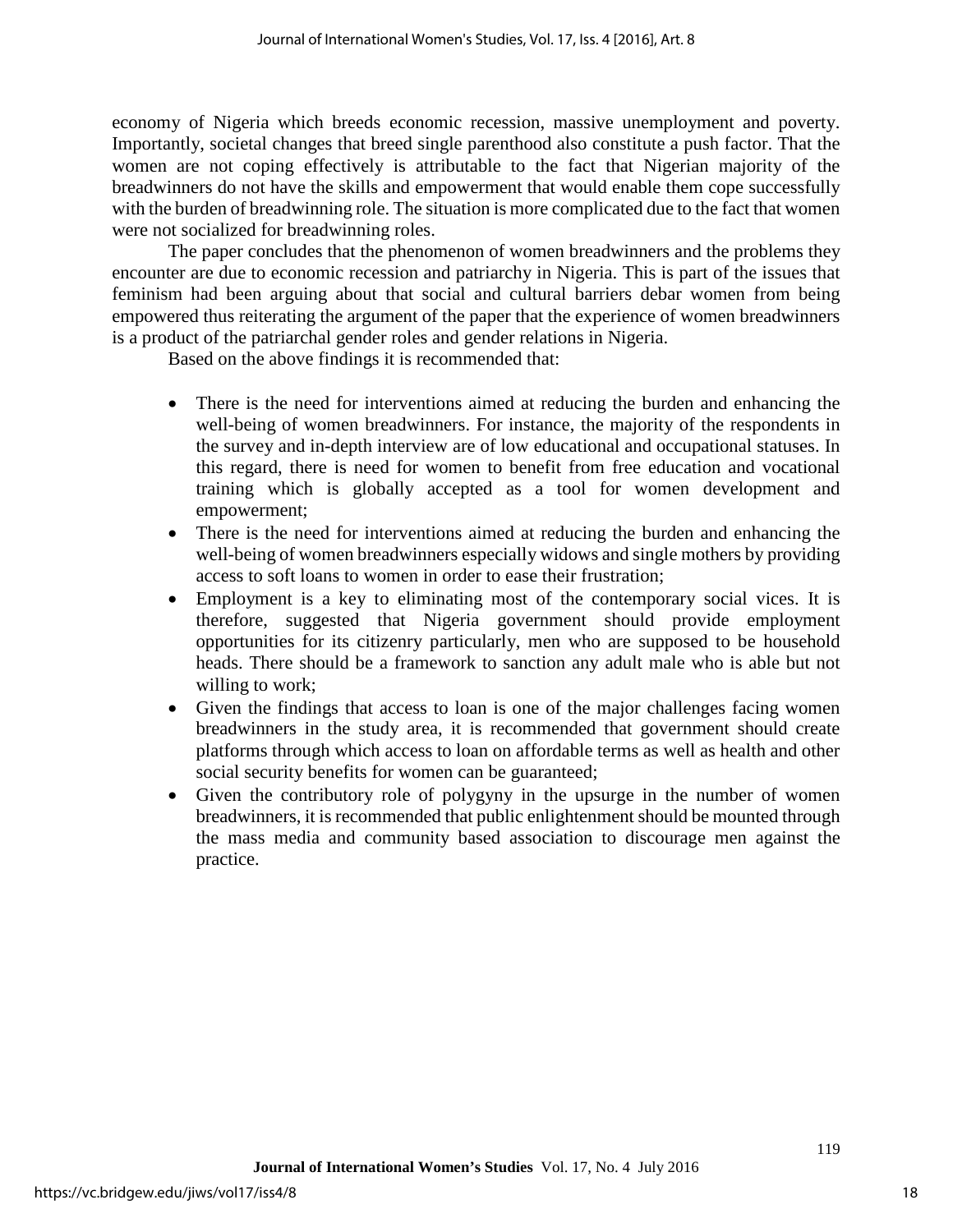#### **References**

- Adu-Okoree, B.I. (2012) 'Enhancing Women's Household Reproductive Roles through Microfinance: A Study of Women Traders in Tema, Ghana', *International Journal of Academic Research in Business and Social Sciences*, Vol. 2 No. 6, June, pp. 261-272.
- Bankole, A. O. (1996). 'Socio-Psychological Implications of the Period of Prolonged Economic Recession on Nigerian Workers', *African Journal for the Psychological Study of Social Issues, (AJPSSI)*, 3 (2), April, pp. 187-202.
- Basden, G. (1992). Among the Ibos of Nigeria. Ibadan, 93.
- Bassey, A.O.; Ojua, T.A.; Archibong, E.P.; Bassey, U.A. (2012) 'Gender and Occupation in Traditional african Setting: A Study of Ikot Effanga Mkpa Community, Nigeria', *American International Journal of Contemporary Research*, Vol. 2 No. 3, March, pp. 238-245.
- Castelain-Meunier, C. (2002), "The Place of Fatherhood and the Parental Role: Tensions, Ambivalence and Contradictions", *Current Sociology*, 2, pp.185- 201.
- Chuku G.I. (1995). Women in the Economy of Igboland, 1990 to 1970: A Survey. African Economic History No. 2, pp. 37-50.
- Chuku G.I. (2005). Igbo Women and Economic Transformation in Southeastern Nigeria. Taylor and Francis Group London and New York. Published in Britain in 2005.
- Chuku G.I. (2015). Igbo Women and Economic Transformation in Southeastern Nigeria (1900- 1960). Rutledge Taylor and Francis Group. London and New York.
- Connelly, M., Li, T., Macdonald, M. and Parpart, J. (2000). Feminism and Development: Theoretical Perspectives in Parpart et al (eds), Theoretical Perspectives on Gender and Development, PP 51-159. International Development Research Centre, Otawa, Canada.
- Desai, S. & Ahmad, S. (1998). Female-Headed Household, In Women in the Third World: An Encyclopedia of Contemporary Issues, P. S. Nelly (Ed.), New York: Garland Pub, pp. 227-235.
- Eboiyehi, F.A. (2013) Our Lives are in Your Hands: Survival Strategies of Elderly Women Heads of Households in Rural Nigeria *International Journal of Humanities and Social Sciences (IJHSS, USA)* Vol. 3 No. 5. March.
- Falola T.O. (2010.) "The Role of Nigerian Women." Encyclopædia Britannica. Encyclopaedia Britannica Student and Home Edition. Chicago: Encyclopædia Britannica.
- Glynn, S.J. (2014). Breadwinning Mothers, Then and Now. June. Center for American Progress.
- House-Midamba, B. and Ekechi F.K., eds (1995). *African Market Women and Economic Power: The Role of Women in African Economic Development.* Westport, Conn.: Greenwood Press, 1995.
- Kasomo D. (2010). The role of Women in the church in Africa. International Journal of Sociology and Anthropology. Vol. 2(6). Pp. 126-139, June. Available online http:/[/www.academicjournals.org/ijsa](http://www.academicjournals.org/ijsa)
- Leith-Ross (1982). African Women in Nina Mba, Nigerian Women Mobilized: Women's Political Activity in Southern Nigeria, 1900-1965. Berkeley. 32-32 and 57-52.
- Mead, Margaret (1988), Culture and childhood. Moscow (p.312).
- Marx, K. and Engels, F. (1976). Collected Works, 10 Volumes, London: Lawrence and Wishart.

Marecek, J. and Ballou, D.J. (1981). Family Roles and Women's Mental Health. Professional Psychology. Volume 12, Issue 1. 39-46.

Nock, S. L. (1998), *Marriage in Men's Lives*, Oxford, Oxford Univ. Press.